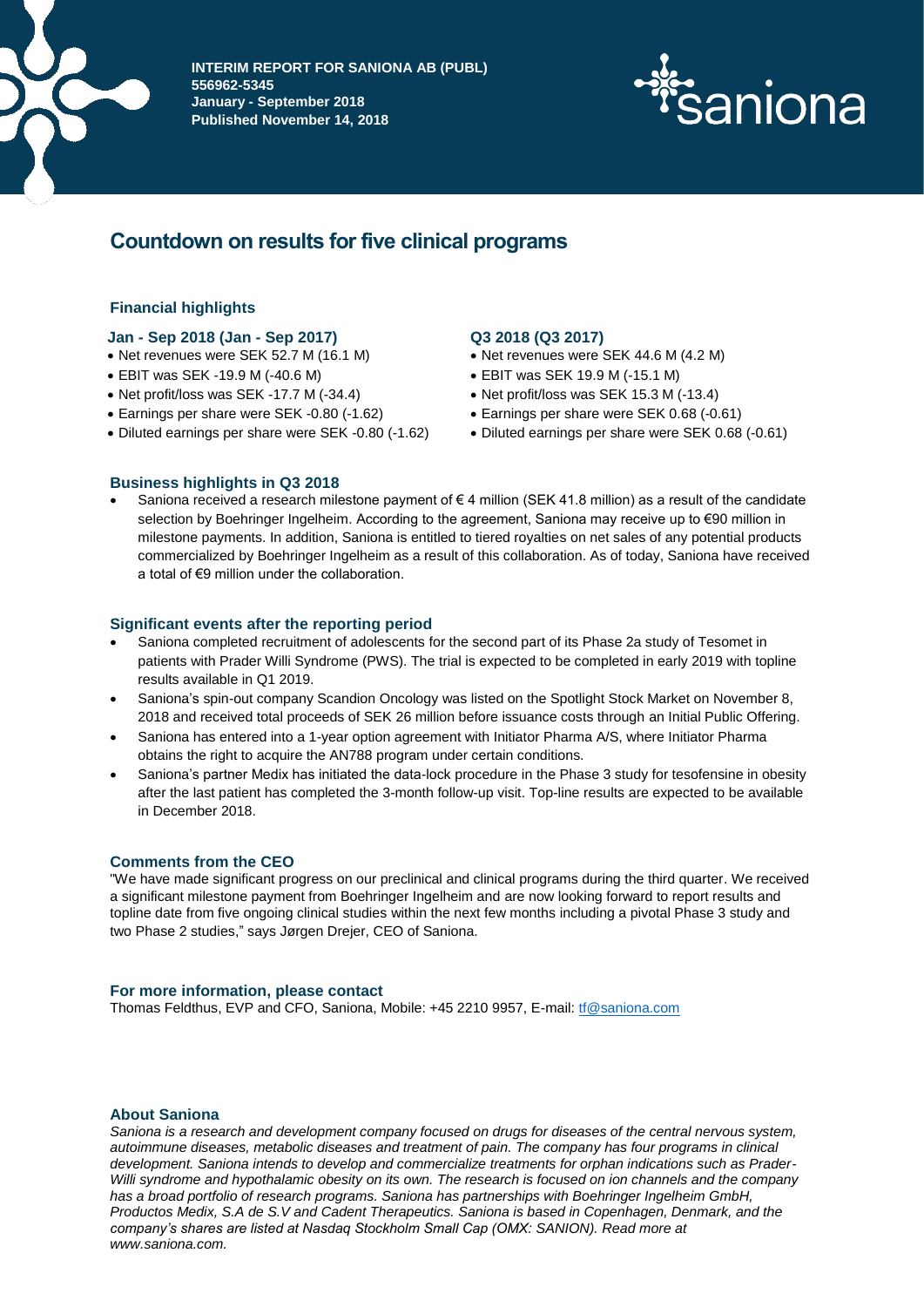

# **Letter from the CEO**

"As we approach the end of another eventful year, we remain committed to our mission to develop first-in-class therapeutics that will change the way we think about, approach, and regulate CNS, autoimmune and metabolic diseases. Saniona holds the potential to treat some of these burdensome health issues and we remain focussed on advancing our clinical programs with several significant milestones on the horizon.

First and foremost, we are very pleased to have completed enrolment for the second part of our Phase 2a study of Tesomet in adolescents with Prader-Willi Syndrome (PWS), which we believe holds the potential to transform the lives of patients. PWS remains a debilitating disease characterized by an excessive and uncontrolled appetite and craving for food leaving patients and their families with a significant burden. We have already obtained proof of concept in the first part of our Phase 2a study in adult patients with PWS and key opinion leaders strongly support further development in this indication. The second part of the study will examine change in bodyweight and hyperphagia in adolescent patients over 12 weeks of treatment at a lower dose of Tesomet. With the trial now underway, we expect to announce top-line results in the first quarter of 2019. In parallel with our study in PWS, we are also conducting a Phase 1 study with Tesomet to examine the optimal dose relationship between tesofensine and metoprolol. Furthermore, we are moving forward in hypothalamic obesity where we plan to initiate a Phase 2a study for Tesomet within the coming months.

We are also looking forward to achieving significant milestones in our partnered clinical programs. In collaboration with The University of Pennsylvania in the U.S., we look forward to receiving the interim results from our Phase 2 study of NS2359 in cocaine addiction in the fourth quarter 2018. Cocaine dependence is a significant public health burden with nearly 1.1 million people in the U.S. alone. Preclinical and clinical data indicate that NS2359 may reduce cocaine withdrawal symptoms, cravings, and cocaine induced euphoria in patients, potentially reducing the chance of relapse.

Additionally, our partner Medix has informed us that the last patient has completed the 3-month follow-up visit in our Phase 3 program for tesofensine in Mexico, where more than 7 out of 10 Mexican citizens are categorized as overweight or obese. With this final data point complete, Medix has now begun the data-lock procedure and we expect to be able to report top-line data in the fourth quarter 2018. The success of this trial could potentially lead to a submission of an application dossier in 2019 with a potential market approval in Mexico and Argentina that will further validate our combination product Tesomet.

Turning to our pre-clinical pipeline, we announced in July that we received an important milestone payment of 41.8 MSEK from Boehringer Ingelheim based on the selection of a new drug development candidate in our schizophrenia program. Taking this milestone payment into account we have now received more capital through grants and income from our partnerships than through equity financing since establishing the company in 2012. Non-dilutive sources of capital from our research collaborations remain an important cornerstone of our strategy and allows us to advance our very robust pre-clinical and clinical pipeline. The selection of a drug development candidate by Boehringer Ingelheim is only one among several important milestones in our early stage pipeline; Cadent Therapeutics initiated Phase 1 clinical studies for our ataxia and tremor program earlier this year and for SAN711 we are approaching the clinic in neuropathic pain and itching.

Within the next few months we look forward to report results and topline date from five ongoing clinical studies run internally or by our partners. Based on these important upcoming milestones, we should be well positioned to drive significant value across our clinical stage pipeline. And as we move our pre-clinical programs forward, we continue to seek out mutually beneficial partnerships that provide us with non-dilutive capital. We thank our professional team and appreciate the support of all our partners and shareholders as we continue to develop novel therapeutics to treat cravings, obsessions and addictions."

Jørgen Drejer

CEO, Saniona AB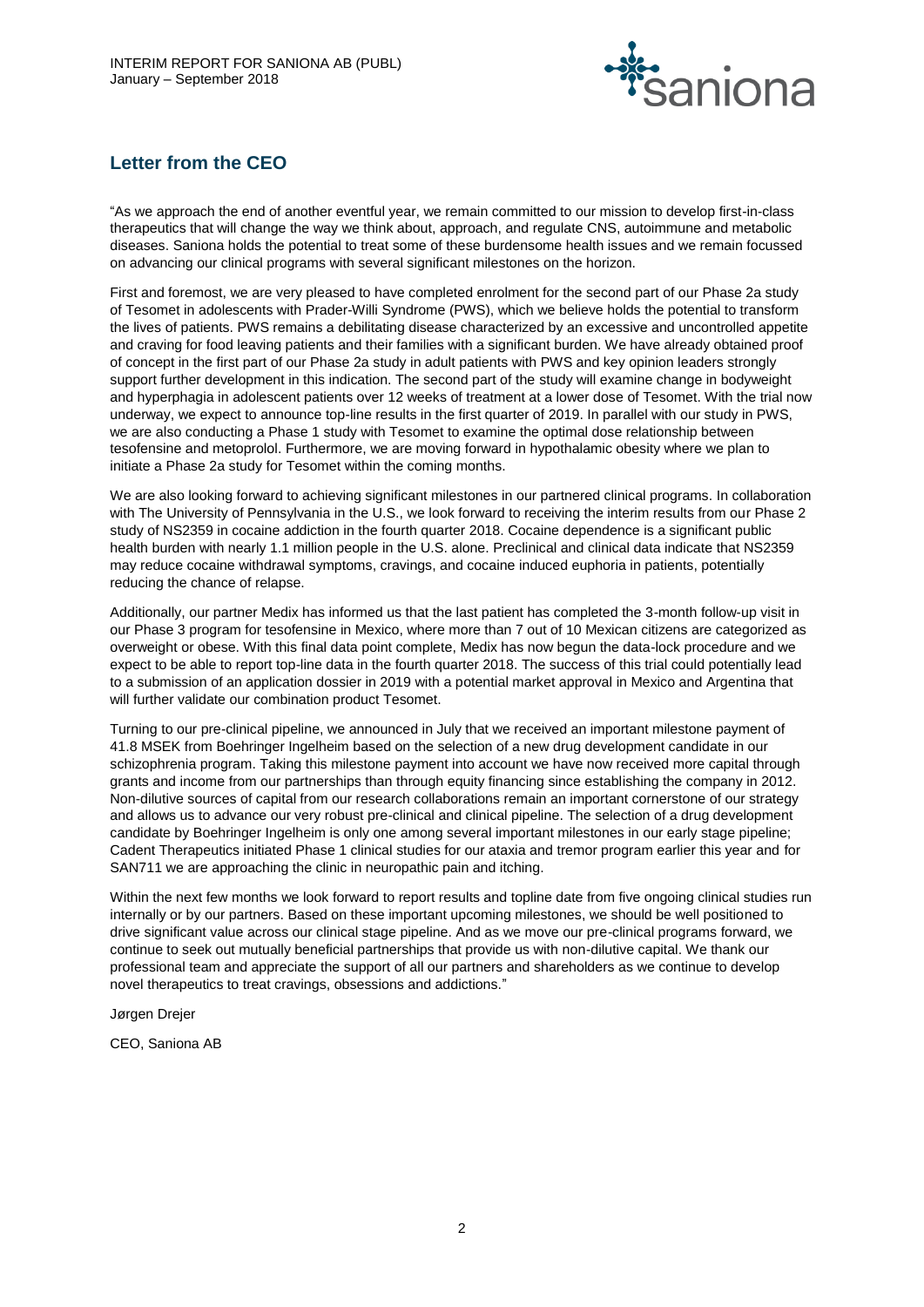

# **About Saniona**

Saniona is a research and development company focused on drugs for diseases of the central nervous system, autoimmune diseases, metabolic diseases and treatment of pain. The company has a significant portfolio of potential drug candidates at preclinical and clinical stage. The research is focused on ion channels, which govern essential functions of human cells. Saniona has ongoing collaboration agreements with Boehringer Ingelheim GmbH, Productos Medix, S.A de S.V and Cadent Therapeutics Inc.

# **Vision and objective**

Saniona will be a leading biotech company focussing on treatments for CNS, autoimmune and metabolic diseases as well as the treatment of pain. Saniona's overall objective is to develop new treatments both in-house and together with partners that address significant unmet needs. Strategically the company intends to develop and commercialize treatments for orphan indications on its own and engage in partnerships with larger entities for development programs aiming to treat large indications such as obesity.

# **Strategy and business model**

Saniona is developing products internally with the aim of attaining market approval itself in the U.S. and Europe for certain orphan indications where the required investments are limited, and the commercial opportunities appear to be very large. Saniona is currently developing Tesomet for Prader Willi syndrome and hypothalamic obesity in the U.S. and Europe. Patients with these rare eating disorders suffer from extreme hyperphagia which can lead to severe obesity. There is a major medical need for a product, which can provide weight loss and reduce hyperphagia in these patients. The market for such a product may be significant and have blockbuster potential despite a relative low number of patients. Furthermore, the required investments for developing Tesomet in these indications are comparatively small and the required commercial infrastructure for servicing these patients in the U.S. and Europe is manageable.

In addition to this, Saniona is developing products internally or in collaboration with pharmaceutical companies. The structure of Saniona's collaboration agreements depend on the product, the indication, the investment and the risk as well as the interest and capabilities of Saniona's partners. In general, Saniona grants its partners commercial license to a limited territory or on world-wide basis, when it decides to develop a product in collaboration with pharmaceutical company. In exchange Saniona's partners typically finance future research and development activities and pay Saniona upfront payments, research funding, milestone payments and royalties on product sales when the product candidates are commercialized.

# **Project portfolio**

Saniona has four programs in clinical development including three late stage clinical programs focused on the development of treatments to effectively regulate obsessions, cravings and addictions related to food and drugs. In total, the company has a portfolio of nine active drug development programs in clinical and pre-clinical stages, of which five are financed through partnerships or grants. Saniona's pipeline is set out below.

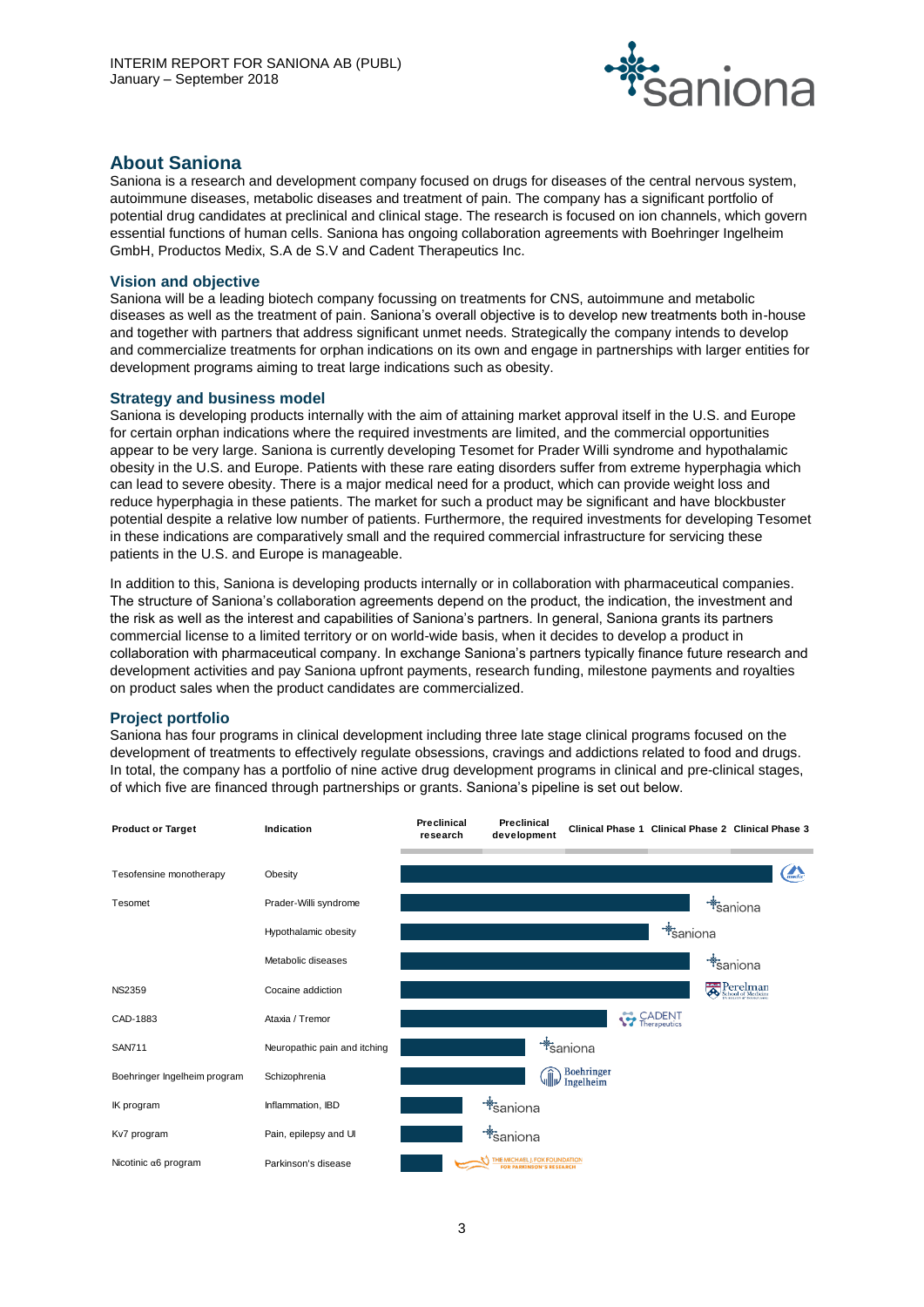

#### **Market**

Saniona's ongoing programs address significant market segments:

| <b>Target/Program</b>             | <b>Indication</b>                    | <b>Market estimate</b>                             |
|-----------------------------------|--------------------------------------|----------------------------------------------------|
| <b>Tesomet</b>                    | Prader-Willi syndrome                | - Orphan indication > USD 1 billion <sup>1</sup>   |
|                                   | Hypothalamic obesity                 | - Orphan indication $>$ USD 1 billion <sup>2</sup> |
| <b>Tesofensine</b>                | Obesity                              | - USD 250 million in Mexico <sup>3</sup>           |
| <b>NS2359</b>                     | Cocaine addiction                    | $>$ USD 1.8 billion <sup>4</sup>                   |
| <b>SAN711</b>                     | Neuropathic pain                     | $>$ USD 6 billion <sup>5</sup>                     |
| Boehringer Ingelheim program      | Schizophrenia                        | $>$ USD 4.8 billion <sup>6</sup>                   |
| <b>IK</b> program                 | Inflammatory bowel disease           | $>$ USD 5.9 billion <sup>7</sup>                   |
| $Nic-a6$ program                  | Parkinson's disease                  | $>$ USD 2.8 billion <sup>8</sup>                   |
| Kv7 program                       | Pain, epilepsy, Urinary Incontinence |                                                    |
| <b>Cadent Therapeutic program</b> | Ataxia                               | - Orphan indication                                |

Apart from orphan indications such as Prader-Willi syndrome and hypothalamic obesity, where Saniona may develop and commercialise Tesomet on its own, Saniona will be dependent on major pharmaceutical companies' interest in purchasing, developing and commercializing projects from Saniona's pipeline of preclinical and clinical drug candidates.

There is a significant need for new and innovative products for the pharmaceutical companies, which often have a limited number of products in their pipelines. Therefore, the market for out-licensing of new, innovative pharmaceutical projects and product programs are considered attractive. Importantly, within the field of ion channels, there are relatively few biotech companies supplying major pharmaceutical companies with research and development projects. Combined, this is creating interesting business opportunities for Saniona.

 $\overline{a}$ 

*<sup>1</sup> Financial analysts estimate that there is 20 - 30,000 PWS patients in the US and Europe collectively and that the obtainable average price level is USD 60,000 – 150,000 per patient per year, Nordea Markets, Redeye, Jarl Securities, Leerink, JMP Securities, Canaccord Genuity, SunTrust Robinson Humphrey*

*<sup>2</sup> Financial analysts estimate that the market for hypothalamic obesity is 30-50% of the market for PWS due to fewer patients, see above*

*<sup>3</sup> Estimates of drugs for obesity in Mexico by Medix 2016*

*<sup>4</sup> Estimates by TRC*

*<sup>5</sup> Major markets 2012, Decision Resources*

*<sup>6</sup> Schizophrenia Forecast 7 major market, Datamonitor, 2014*

*<sup>7</sup> Major markets 2014, Datamonitor*

*<sup>8</sup> The market for Parkinson's disease is estimated to be USD 2.8 billion in the 7 major markets in 2014, Datamonitor 2016*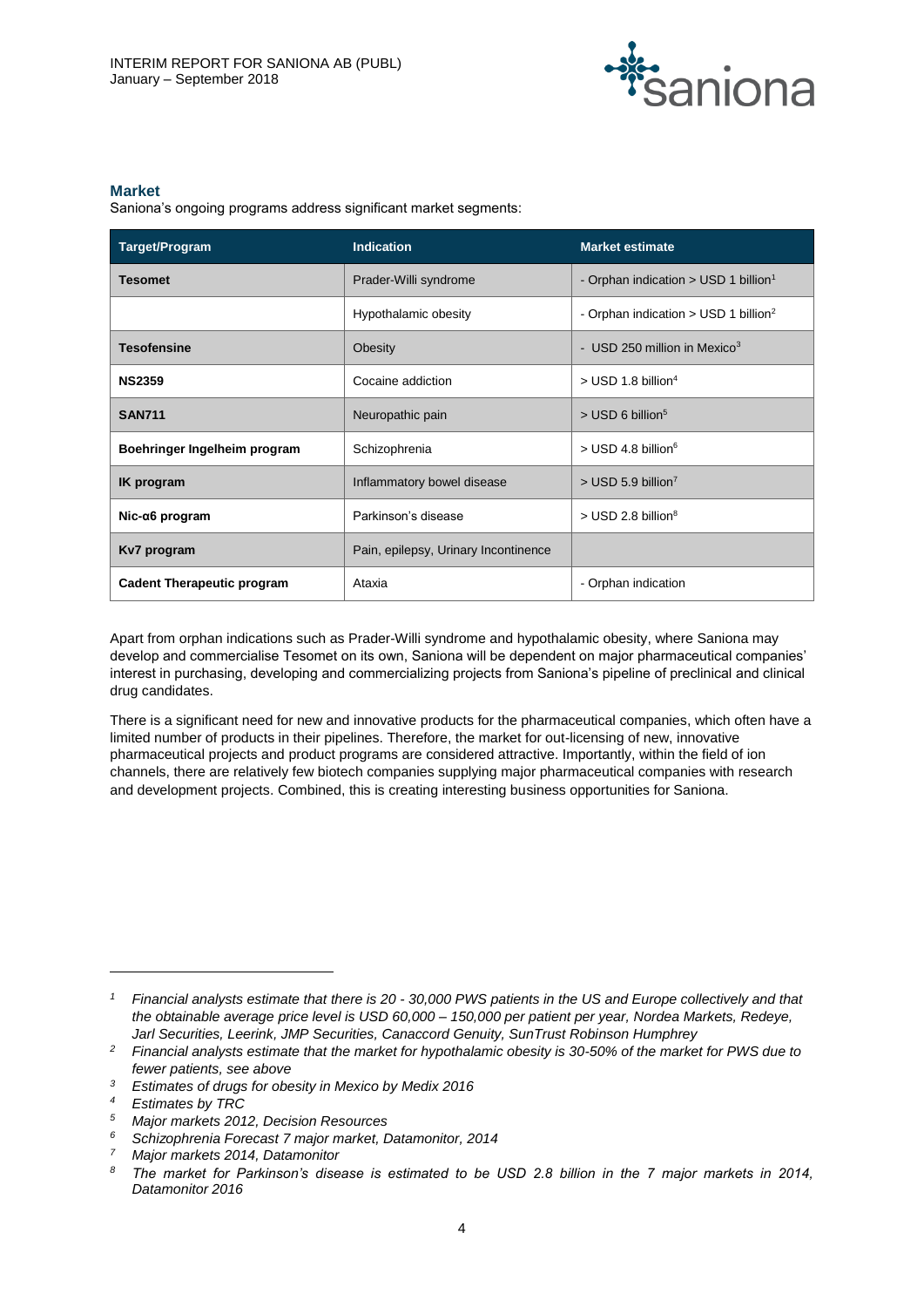

# **Financial review**

# **Financial key figures**

|                                                                  |         | 2018-07-01<br>2018-09-30 | 2017-07-01<br>2017-09-30 | 2018-01-01<br>2018-09-30 | 2017-01-01<br>2017-09-30 | 2017-01-01<br>2017-12-31 |
|------------------------------------------------------------------|---------|--------------------------|--------------------------|--------------------------|--------------------------|--------------------------|
| Net sales, KSEK                                                  |         | 44,559                   | 4,186                    | 52,668                   | 16,072                   | 20,692                   |
| Total operating expenses, KSEK                                   |         | $-24,638$                | $-19,329$                | $-72,611$                | $-56,663$                | $-77,881$                |
| Operating profit/loss, KSEK                                      |         | 19,921                   | $-15,143$                | $-19.943$                | $-40.591$                | $-57,189$                |
| Operating margin, %                                              | $\star$ | 45%                      | -362%                    | -38%                     | -253%                    | $-276%$                  |
| Cash flow from operating activities                              |         | 19,450                   | $-19,229$                | $-15,011$                | $-39,856$                | -57,339                  |
| Cash flow per share, SEK                                         | $\star$ | 0.89                     | $-1.11$                  | 0.70                     | -0.60                    | $-1.41$                  |
| Earnings per share, SEK                                          |         | 0.68                     | $-0.61$                  | $-0.80$                  | $-1.62$                  | $-2.30$                  |
| Diluted earnings per share, SEK                                  |         | 0.68                     | $-0.61$                  | $-0.80$                  | -1.62                    | $-2.30$                  |
| Average shares outstanding<br>Diluted average shares outstanding |         | 22,459,010<br>22,487,555 | 21,762,520<br>21,805,968 | 22,099,091<br>22,124,497 | 21,300,307<br>21,332,378 | 21,416,810<br>21,452,001 |
| Shares outstanding at the end of the<br>period                   |         | 22,834,675               | 21,762,520               | 22,834,675               | 21,762,520               | 21,762,520               |
| Average number of employees, #                                   |         | 23.4                     | 24.7                     | 23.5                     | 23.9                     | 24.1                     |
|                                                                  |         | 2018-09-30               |                          | 2017-09-30               |                          | 2017-12-31               |
| Cash and cash equivalent, KSEK                                   |         | 37,292                   |                          | 40,869                   |                          | 22,313                   |
| Equity, KSEK                                                     |         | 50,061                   |                          | 53,335                   |                          | 37,628                   |
| Total equity and liabilities, KSEK                               |         | 61,588                   |                          | 65,542                   |                          | 48,375                   |
| Liquidity ratio, %                                               | $\star$ | 457%                     |                          | 412%                     |                          | 377%                     |
| Equity ratio, %                                                  | $\ast$  | 81%                      |                          | 81%                      |                          | 78%                      |
| Equity per share, SEK                                            |         | 2.19                     |                          | 2.45                     |                          | 1.73                     |

\* = Alternative performance measures

#### **Definitions and relevance of alternative performance measures**

Saniona presents certain financial measures in the interim report that are not defined according to IFRS, so called alternative performance measures. These have been noted with an "\*" in the table above. The company considers that these measures provide valuable supplementary information for investors and company management as they enable an assessment of relevant trends of the company's performance. These financial measures should not be regarded as substitutes for measures defined per IFRS. Since not all companies calculate financial measures in the same way, these are not always comparable to measures used by other companies. The definition and relevance of key figures not calculated according to IFRS are set-out in the table below.

| <b>Key figure</b>              | <b>Definition</b>                                                                              | <b>Relevance</b>                                                                                                                                                                                                     |
|--------------------------------|------------------------------------------------------------------------------------------------|----------------------------------------------------------------------------------------------------------------------------------------------------------------------------------------------------------------------|
| <b>Operating profit/loss</b>   | Profit/loss before financial items<br>and tax.                                                 | The operating profit/loss is used to measure the profit/loss<br>generated by the operating activities.                                                                                                               |
| <b>Operating margin</b>        | Operating profit/loss as a<br>proportion of revenue.                                           | The operating margin shows the proportion of revenue that<br>remains as profit before financial items and taxes, and has<br>been included to allow investors to get an impression of the<br>company's profitability. |
| <b>Liquidity ratio</b>         | Current assets divided by current<br>liabilities.                                              | Liquidity ratio has been included to show the Company's<br>short-term payment ability.                                                                                                                               |
| <b>Equity ratio</b>            | Shareholders' equity as a<br>proportion of total assets.                                       | The equity ratio shows the proportion of total assets covered<br>by equity and provides an indication of the company's<br>financial stability and ability to survive in the long term.                               |
| Average number of<br>employees | Average number of employees<br>employed during the period.                                     | This key figure may explain part of the development in<br>personnel expenses and has been included to provide an<br>impression of how the number of employees at the company<br>has developed.                       |
| <b>Equity per share</b>        | Equity divided by the number of<br>outstanding shares at the end of<br>the period.             | Equity per share has been included to provide investors with<br>information about the equity reported in the balance sheet<br>as represented by one share.                                                           |
| Cash flow per share            | Cash flow for the period divided<br>by number of average shares<br>outstanding for the period. | Cash flow per share has been included to provide investors<br>with information about the cash flow represented by one<br>share during the period.                                                                    |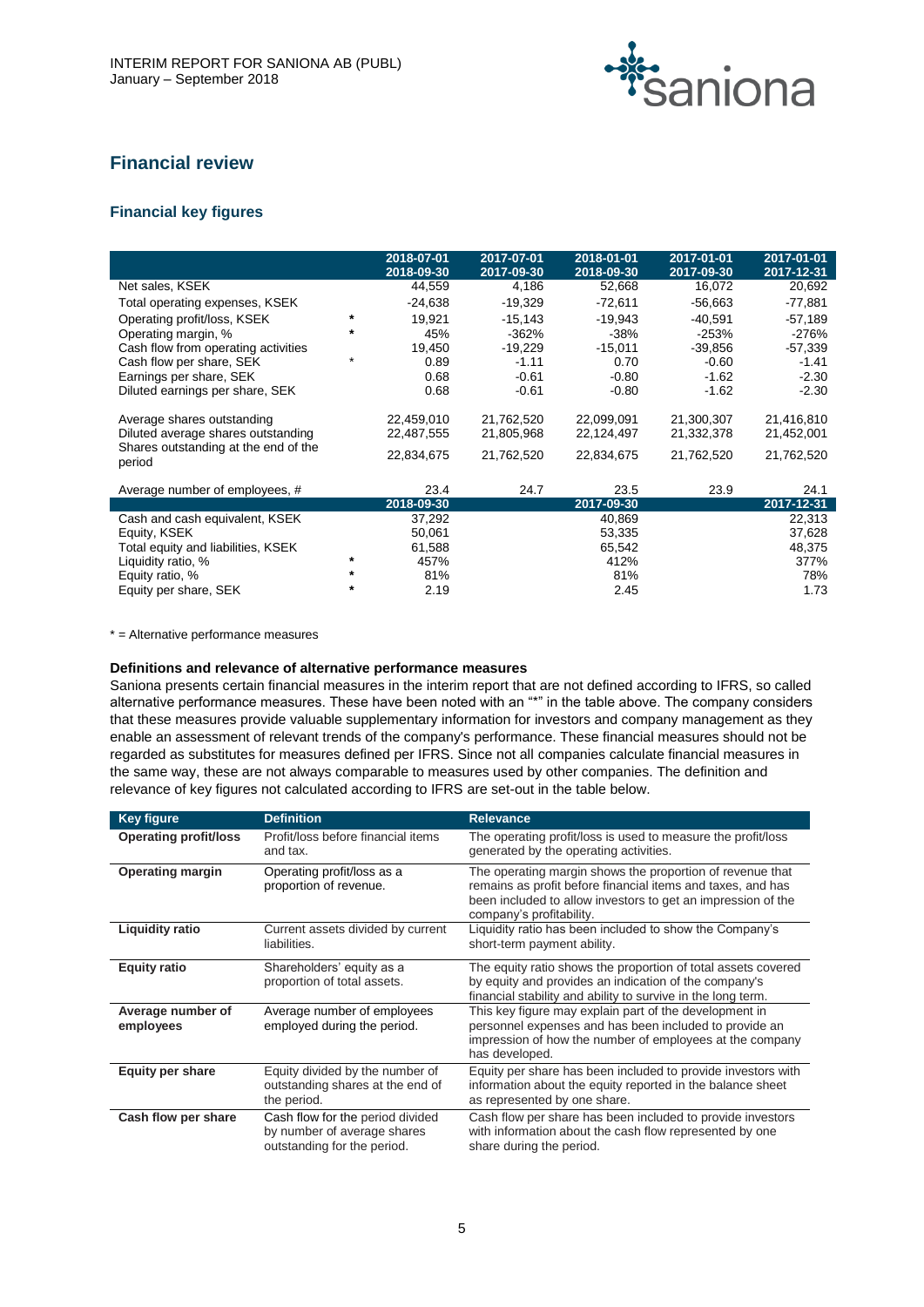

#### **Derivation of alternative performance measurers**

|                                             | 2018-07-01 | 2017-07-01 | 2018-01-01 | 2017-01-01 | 2017-01-01 |
|---------------------------------------------|------------|------------|------------|------------|------------|
|                                             | 2018-09-30 | 2017-09-30 | 2018-09-30 | 2017-09-30 | 2017-12-31 |
|                                             |            |            |            |            |            |
| Operation profit/loss, KSEK                 | 19,921     | $-15,143$  | $-19,943$  | $-40,591$  | $-57,189$  |
| Net sales, KSEK                             | 44,559     | 4,186      | 52,668     | 16,072     | 20,692     |
| Operating margin, %                         | 45%        | -362%      | $-38%$     | $-253%$    | -276%      |
|                                             |            |            |            |            |            |
| Cash flow for the period, KSEK              | 20,056     | $-24,197$  | 15,468     | $-12,866$  | $-30,134$  |
| Average shares outstanding                  | 22,459,010 | 21,762,520 | 22,099,091 | 21,300,307 | 21,416,810 |
| Cash flow per share, SEK                    | 0.89       | $-1.11$    | 0.70       | $-0.60$    | -1.41      |
|                                             |            |            |            |            |            |
|                                             | 2018-09-30 |            | 2017-09-30 |            | 2017-12-31 |
|                                             |            |            |            |            |            |
| Current assets, KSEK                        | 52,627     |            | 50,324     |            | 40,569     |
| Current liabilities, KSEK                   | 11,528     |            | 12,207     |            | 10,747     |
| Liquidity ratio, %                          | 457%       |            | 412%       |            | 377%       |
|                                             |            |            |            |            |            |
| Equity, KSEK                                | 50,061     |            | 53,335     |            | 37,628     |
| Total equity and liabilities, KSEK          | 61,588     |            | 65,542     |            | 48,375     |
| Equity ratio, %                             | 81%        |            | 81%        |            | 78%        |
|                                             |            |            |            |            |            |
| Equity, KSEK                                | 50,061     |            | 53,335     |            | 37,628     |
| Shares outstanding at the end of the period | 22,834,675 |            | 21,762,520 |            | 21,762,520 |
| Equity per share, SEK                       | 2.19       |            | 2.45       |            | 1.73       |

#### **Revenues and result of the operation**

#### **Revenue**

Total revenues during the third quarter of 2018 was SEK 44.6 million (4.2). In 2018, revenues comprised a research milestone payment of SEK 41.8 million (€ 4 million) as a result of the candidate selection by Boehringer Ingelheim and research funding totalling SEK 2.8 million under the agreements with Boehringer Ingelheim and BenevolentAl. In 2017, revenues comprised research funding under the agreements with Boehringer Ingelheim and BenevolentAl.

Saniona generated total revenues of SEK 52.7 million (16.1) for the first 9 month of 2018. In 2018, revenues comprised a research milestone payment of SEK 41.8 million (€ 4 million) as a result of the candidate selection by Boehringer Ingelheim and research funding totalling SEK 10.9 million under the agreements with Boehringer Ingelheim and BenevolentAl. In 2017, revenues comprised research funding under the agreements with Boehringer Ingelheim, BenevolentAl and Cadent Therapeutics.

#### **Operating profit/loss**

The operating profit for the third quarter was SEK 19.9 million (loss 15.1). The company recognized operating expenses of SEK 24.6 million (19.3) for the third quarter of 2018. External costs amounted to SEK 17.5 million (13.1) and personnel costs amounted to SEK 5.7 million (5.7). In the third quarter of 2018, external expenses comprised primarily development costs in relation to Tesomet followed by preclinical development costs in relation to SAN711 and research and development costs in relation to the IK program. In the third quarter of 2017, external expenses comprised primarily research and development costs in relation to Tesomet followed by research and development costs in relation to the IK program and the SAN711 (GABAA α2α3) program.

The company recognized an operating loss of SEK 19.9 million (loss 40.6) for the first 9 months of 2018. The company recognized operating expenses of SEK 72.6 million (56.7) whereof external expenses amounted to SEK 50.8 million (37.7) and personnel costs amounted to SEK 18.2 million (16.4). In 2018, external expenses comprised primarily development costs in relation to Tesomet followed by preclinical development costs in relation to SAN711 and research and development costs in relation to the IK program. In 2017, external expenses comprised primarily research and development costs in relation to Tesomet followed by research and development costs in relation to the IK program, the SAN711 program and costs in relation to the listing on Nasdaq Stockholm Small Cap.

#### **Cash flow**

Operating cash flow for the third quarter of 2018 was an inflow of SEK 19.5million (outflow of 18.4). Consolidated cash flow for the third quarter of 2018 was an inflow of SEK 20.1 million (outflow of 24.2).

Operating cash flow for the first 9 months of 2018 was an outflow of SEK 14.8 million (outflow of 38.9). Consolidated cash flow for the first 9 months of 2018 was an inflow of SEK 15.5 million (outflow of 12.7).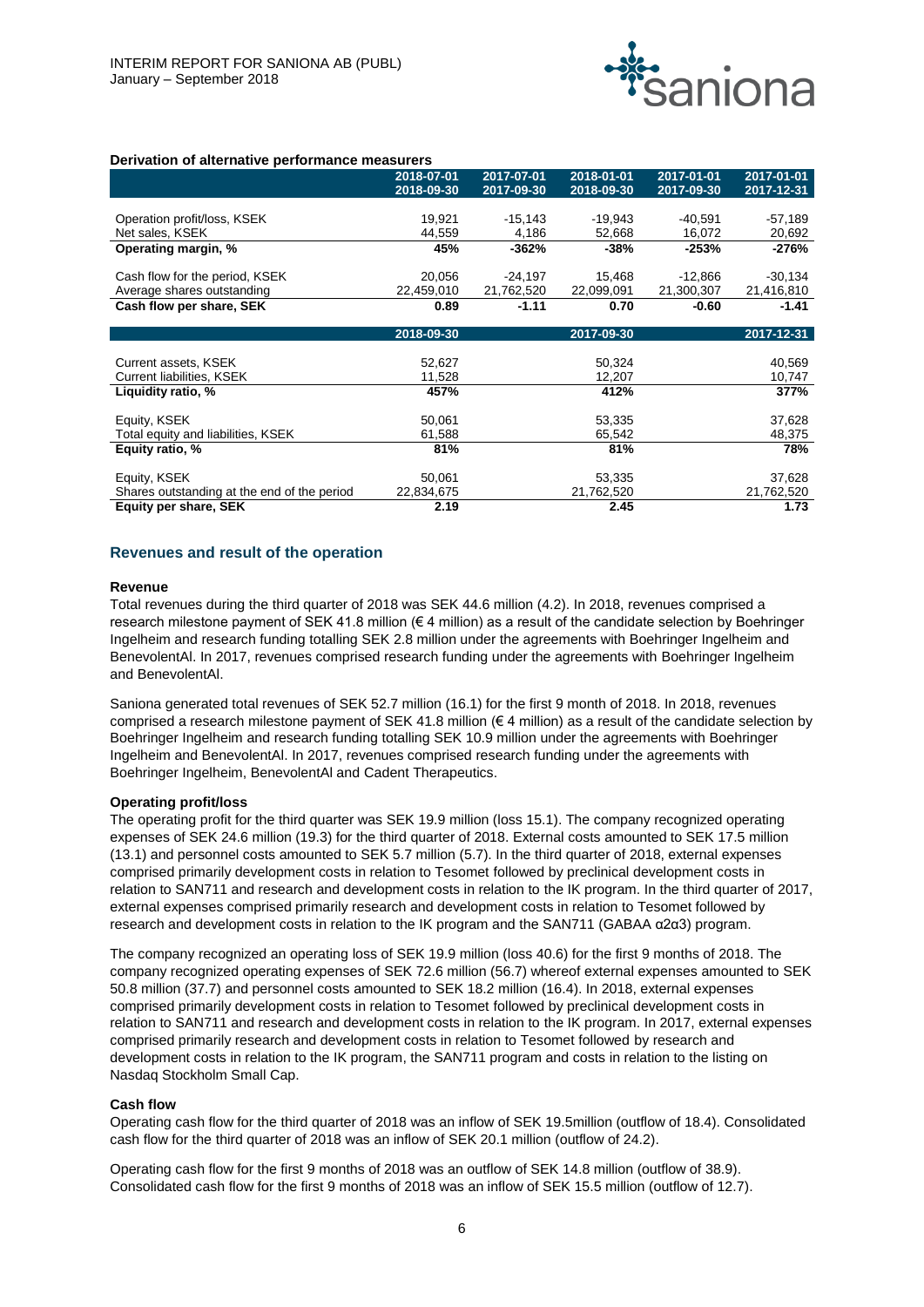

In 2018, the operating cash flow for the first nine months is explained by the operating loss during the period and the improvement in working capital primarily due to an increase in trade payables and accrued expenses following increased development activities in 2018. The consolidated cash flow during the first nine months is explained by an inflow from finance activities of SEK 29.1 million through the issue of convertible loan notes to Nice & Green totalling SEK 30 million of which SEK 1 million has not been converted at the balance sheet date. The balance of SEK 29 million was converted into equity during the first nine months and is recorded under new share issues after deduction of issuing expenses. The operating cash flow for the first nine months of 2017 is explained by the operating loss during the period. The consolidated cash inflow in 2017 is explained by the private placement in the second quarter of 2017 and the operating loss during the period.

#### **Financial position**

The equity ratio was 81 (81) % as of September 30, 2018, and equity was SEK 50.1 million (53.3). Cash and cash equivalents amounted to SEK 37.3 million (40.9) as of September 30, 2018. Total assets as of September 30, 2018, were SEK 61.6 million (65.5).

#### **The share, share capital and ownership structure**

At September 30, 2018, the number of shares outstanding amounted to 22,834,675 (21,762,520). The company established a warrant program on July 1, 2015, totalling 64,000 warrants, on July 1, 2017, totalling 38,500 warrants, on January 19, 2018 totalling 286,003 warrants and on July 1, 2018, totalling 45,013 warrants. At September 30, 2018, the company had 5,516 (5,258) shareholders excluding holdings in life insurance and foreign custody account holders.

#### **Personnel**

As of September 30, the number of employees was 25 (25) of which 13 (14) are women. Of these employees, 3 (3) are part-time employees and 22 (22) are full-time employees, and a total of 20 (20) work in the company's research and development operations. 12 (11) of Saniona's employees hold PhDs, 2 (3) hold university degrees, 8 (8) have laboratory training and the remaining 3 (3) have other degrees.

#### **Operational risks and uncertainties**

All business operations involve risk. Managed risk-taking is necessary to maintain good profitability. Risk may be due to events in the external environment and may affect a certain industry or market. Risk may also be company specific.

The main risks and uncertainties which Saniona is exposed to are related to drug development, the company's collaboration agreements, competition, technology development, patent, regulatory requirements, capital requirements and currencies.

The Group's programs are sold primarily to pharmaceutical companies and spin-outs funded by pharmaceutical companies and venture capital firms. Historically, the Group has not sustained any losses on trade receivables and other receivables.

Currency risks is the risk that the fair value of future cash flows fluctuate because of changed exchange rates. Exposure to currency risk is primarily sourced from payment flows in foreign currency and from the translation of balance sheet items in foreign currency, as well as upon the translation of foreign subsidiaries' income statements and balance sheets to the Group's reporting currency, which is SEK.

A more detailed description of the Group's risk exposure and risk management is included in Saniona's 2017 Annual Report. There are no major changes in the Group's risk exposure and risk management in 2018.

# **Audit review**

This Interim Report has been subject to review by the company's auditors in accordance with the Standard on Review Engagements (ISRE) 2410, Review of Interim Financial Information Performed by the Independent Auditor of the Entity.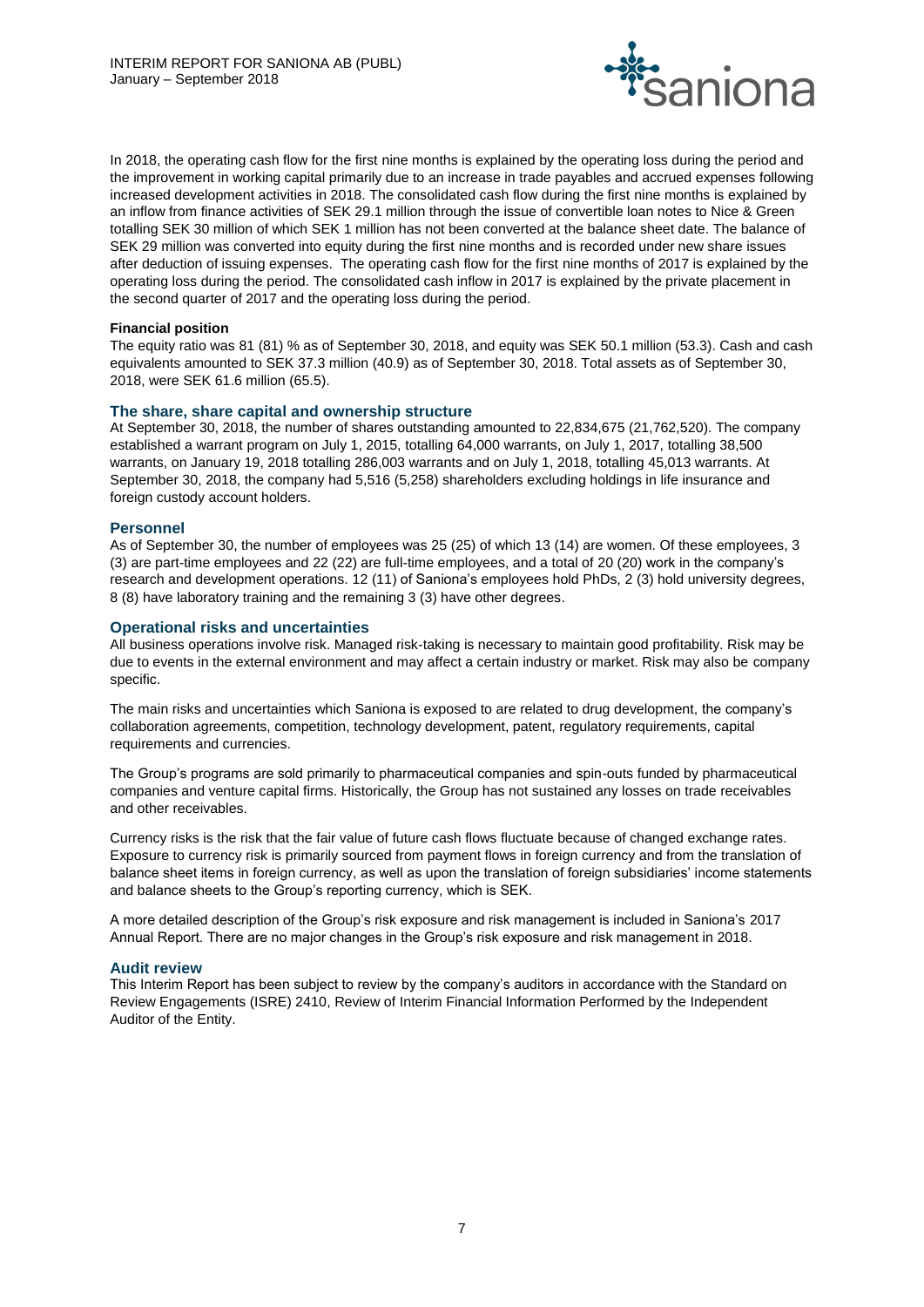

# **Financial calendar**

| Year-End Report 2018   | <b>February 21,2019</b> |
|------------------------|-------------------------|
| Interim Report Q1      | May 29, 2019            |
| Annual General Meeting | May 29, 2019            |
| Interim Report Q2      | August 21, 2019         |
| Interim Report Q3      | November 13, 2019       |
| Year-End Report 2019   | February 20, 2020       |
|                        |                         |

The Board of Directors and the CEO of Saniona AB (publ) provide their assurance that the interim report provides a fair and true overview of the Parent Company's and the Group's operations, financial position and results, and describes material risks and uncertainties faced by the parent Company and the companies in the Group.

Malmö, November 14, 2018 Saniona AB

J. Donald deBethizy - Chairman Jørgen Drejer – CEO and board member

Claus Bræstrup – Board member Anna Ljung - Board member

Carl Johan Sundberg - Board member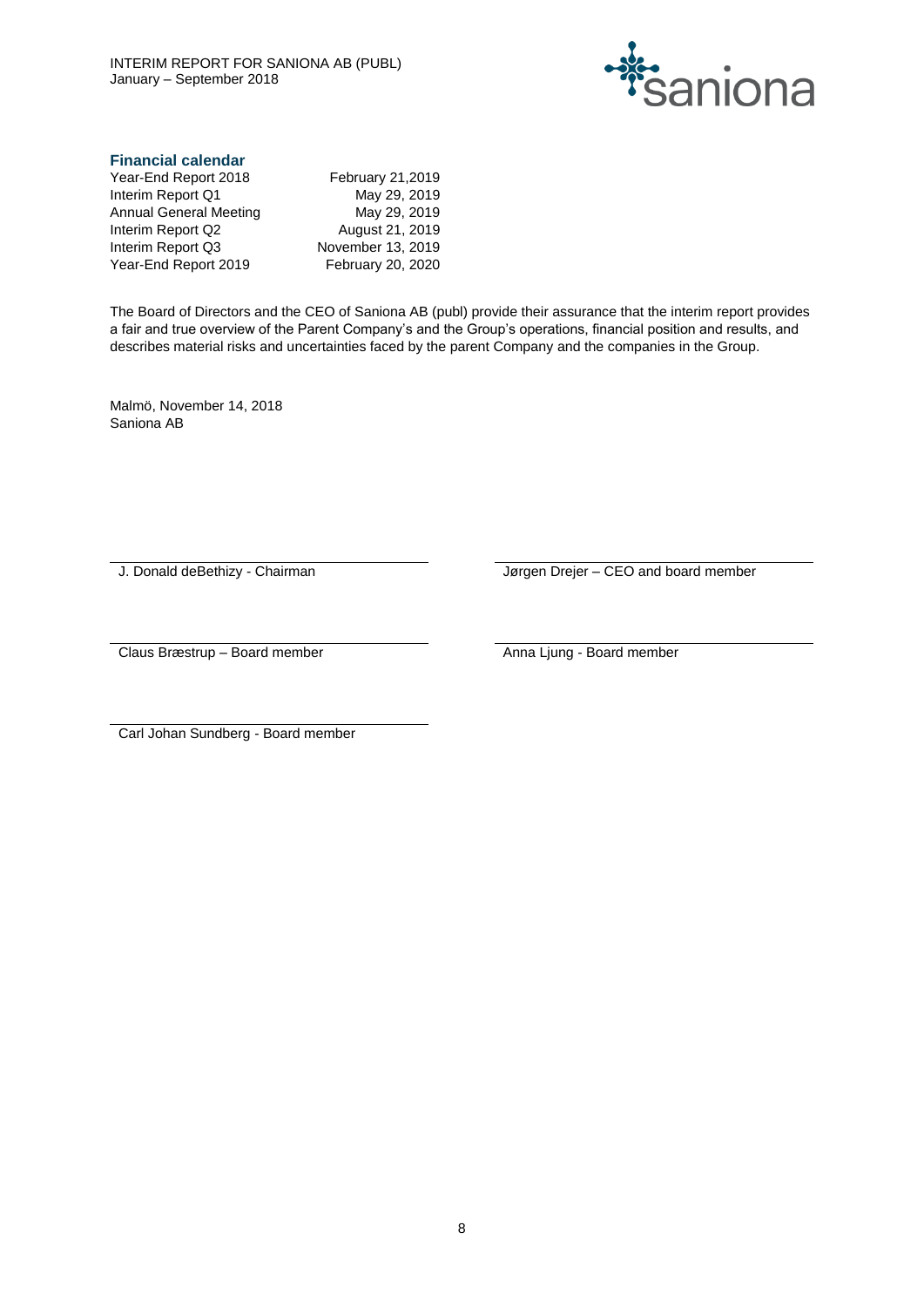

# **Condensed consolidated statement of comprehensive income – Group**

| <b>KSEK</b>                                    | 2018-07-01    | 2017-07-01 | 2018-01-01 | 2017-01-01 | 2017-01-01 |
|------------------------------------------------|---------------|------------|------------|------------|------------|
| <b>Note</b>                                    | 2018-09-30    | 2017-09-30 | 2018-09-30 | 2017-09-30 | 2017-12-31 |
| $1 - 2$                                        |               |            |            |            |            |
| Net sales                                      | 3<br>44,559   | 4,186      | 52,668     | 16,072     | 20,692     |
| Total operating income                         | 44,559        | 4,186      | 52,668     | 16.072     | 20,692     |
|                                                |               |            |            |            |            |
| Raw materials and consumables                  | $-1,272$      | $-389$     | $-3,164$   | $-2,191$   | $-3,263$   |
| Other external costs                           | $-17,473$     | $-13,064$  | $-50,764$  | $-37,674$  | $-51,387$  |
| Personnel costs                                | 4<br>$-5,735$ | $-5,724$   | $-18,240$  | $-16,394$  | $-22,671$  |
| Depreciation and write-downs                   | $-158$        | $-153$     | $-443$     | $-403$     | $-561$     |
| Total operating expenses                       | $-24,638$     | $-19,329$  | $-72,611$  | $-56,663$  | $-77,881$  |
|                                                |               |            |            |            |            |
| <b>Operating profit/loss</b>                   | 19,921        | $-15,143$  | $-19,943$  | $-40,591$  | $-57,189$  |
|                                                |               |            |            |            |            |
| Share of result of associates                  | $-331$<br>8   | 0          | $-331$     | 0          | 0          |
| Other financial income                         | $\Omega$      | $\Omega$   | 6          | 0          | 1,289      |
| Other financial expenses                       | $-2$          | $-789$     | $-179$     | -940       | $-376$     |
| <b>Total financial items</b>                   | $-333$        | $-789$     | $-504$     | $-940$     | 914        |
|                                                | 19,589        | $-15,932$  | $-20,447$  | $-41,531$  |            |
| Profit/loss after financial items              |               |            |            |            | $-56,275$  |
|                                                | $-4,293$      | 2,559      | 2,728      | 7,099      | 7,086      |
| Tax on net profit                              | 5             |            |            |            |            |
| Profit/loss for the period                     | 15,296        | $-13,373$  | $-17,718$  | $-34.431$  | $-49,190$  |
|                                                |               |            |            |            |            |
| Other comprehensive income                     |               |            |            |            |            |
| Item that may be reclassified to profit        |               |            |            |            |            |
| and loss                                       |               |            |            |            |            |
| <b>Translation differences</b>                 | $-530$        | 261        | 699        | 109        | $-968$     |
| Total other comprehensive income net after tax | $-530$        | 261        | 699        | 109        | $-968$     |
|                                                |               |            |            |            |            |
| <b>Total comprehensive income</b>              | 14,765        | $-13,112$  | $-17,019$  | $-34,323$  | $-50,157$  |
|                                                |               |            |            |            |            |
| Earnings per share, SEK                        | 0.68          | $-0.61$    | $-0.80$    | $-1.62$    | $-2.30$    |
| Diluted earnings per share, SEK                | 0.67          | $-0.61$    | $-0.80$    | $-1.62$    | $-2.30$    |

The recognized loss and total comprehensive income are all attributable to the shareholders of the Parent Company, since there is no non-controlling interest in the subsidiaries of the Group.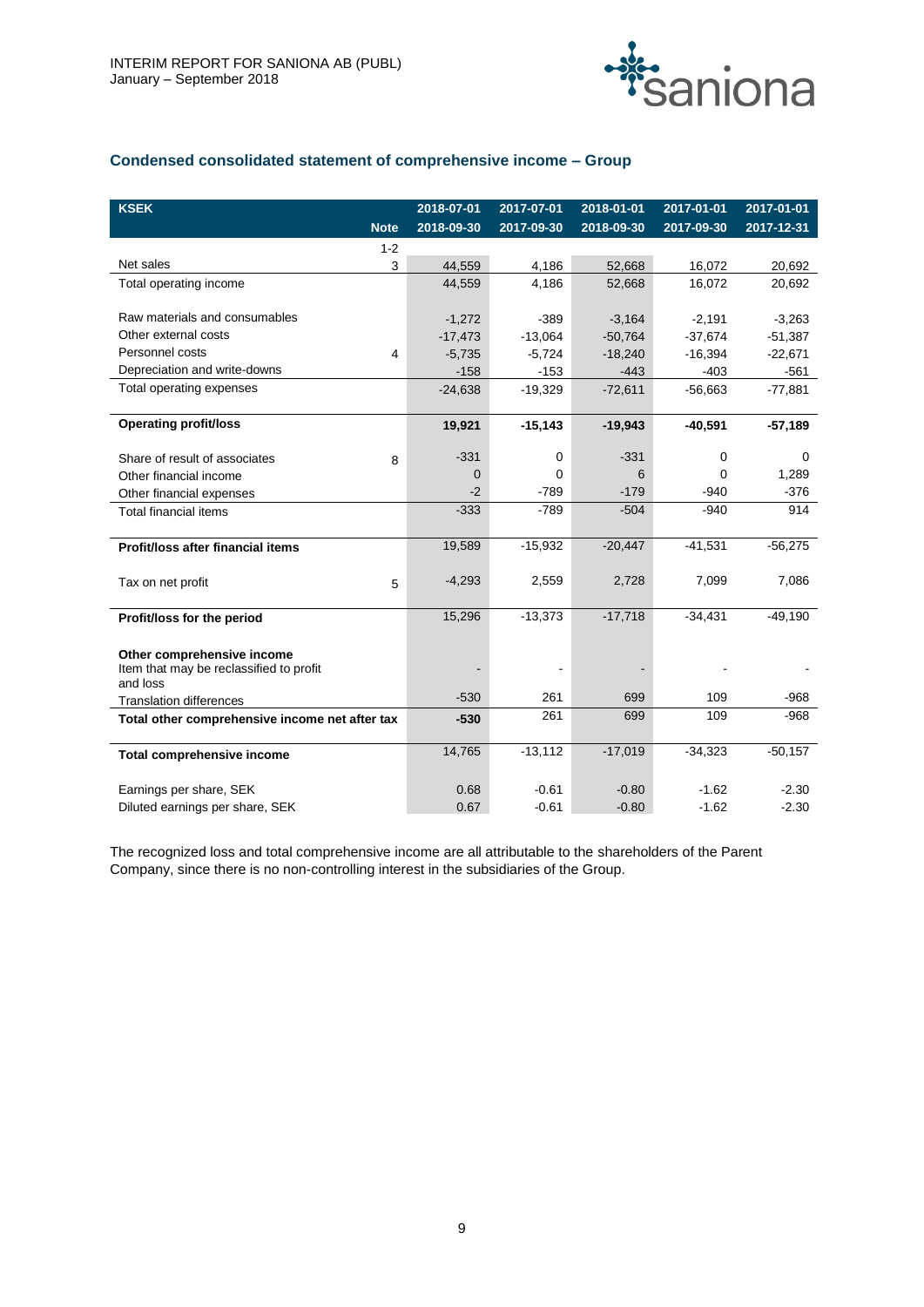

# **Condensed consolidated statement of financial position – Group**

| <b>KSEK</b>                             | <b>Note</b> | 2018-09-30      | 2017-09-30     | 2017-12-31    |
|-----------------------------------------|-------------|-----------------|----------------|---------------|
|                                         | $1 - 2$     |                 |                |               |
| <b>ASSETS</b>                           |             |                 |                |               |
| Fixtures, fittings, tools and equipment |             | 1,478           | 1,439          | 1,366         |
| Tangible assets                         |             | 1,478           | 1,439          | 1,366         |
| Non-current tax assets                  | 5           | 2,914           | 7,070          | 0             |
| Investments in associated companies     | 8           | 0               | 331            | 331           |
| Other long-term receivables             | 9           | 4,477           | 6,278          | 6,019         |
| <b>Financial assets</b>                 |             | 7,391           | 13,678         | 6,350         |
| Deferred tax                            |             | 93              | 100            | 89            |
| <b>Non-current assets</b>               |             | 8,962           | 15,218         | 7,806         |
|                                         |             |                 |                |               |
| Trade receivables                       |             | 2,759           | 3,092          | 7,180         |
| Current tax assets<br>Other receivables | 5           | 7,592           | 0              | 7,276         |
| Prepayments and accrued income          |             | 3,419           | 3,867          | 3,261         |
| Current receivables                     |             | 1,564<br>15,334 | 2,496<br>9,456 | 540<br>18,256 |
|                                         |             |                 |                |               |
| Cash and cash equivalent                |             | 37,292          | 40,869         | 22,313        |
| <b>Current assets</b>                   |             | 52,627          | 50,324         | 40,569        |
| <b>Total assets</b>                     |             | 61,588          | 65,542         | 48,375        |
| <b>EQUITY AND LIABILITIES</b>           |             |                 |                |               |
| Share capital                           | 10          | 1,142           | 1,088          | 1,088         |
| Additional paid in capital              | 10          | 144,504         | 116,452        | 116,452       |
| Retained earnings                       |             | $-77,165$       | $-29,448$      | $-29,321$     |
| Currency translation reserve            |             | $-702$          | $-325$         | $-1,402$      |
| Profit/loss for the period              |             | $-17,718$       | $-34,431$      | $-49,190$     |
| <b>Equity</b>                           |             | 50,061          | 53,335         | 37,628        |
| Prepayments from customers              |             | 111             | 968            | 604           |
| Trade payables                          |             | 6,225           | 4,545          | 5,209         |
| Current tax liabilities                 |             | 0               | 1,598          | 0             |
| Convertible loan                        | 10          | 1,000           | 0              | 0             |
| Other payables                          |             | 384             | 433            | 511           |
| Accrued expenses and deferred income    |             | 3,808           | 4,662          | 4,423         |
| <b>Current liabilities</b>              |             | 11,528          | 12,207         | 10,747        |
| <b>Total liabilities</b>                |             | 11,528          | 12,207         | 10,747        |
| <b>Total equity and liabilities</b>     |             | 61,588          | 65,542         | 48,375        |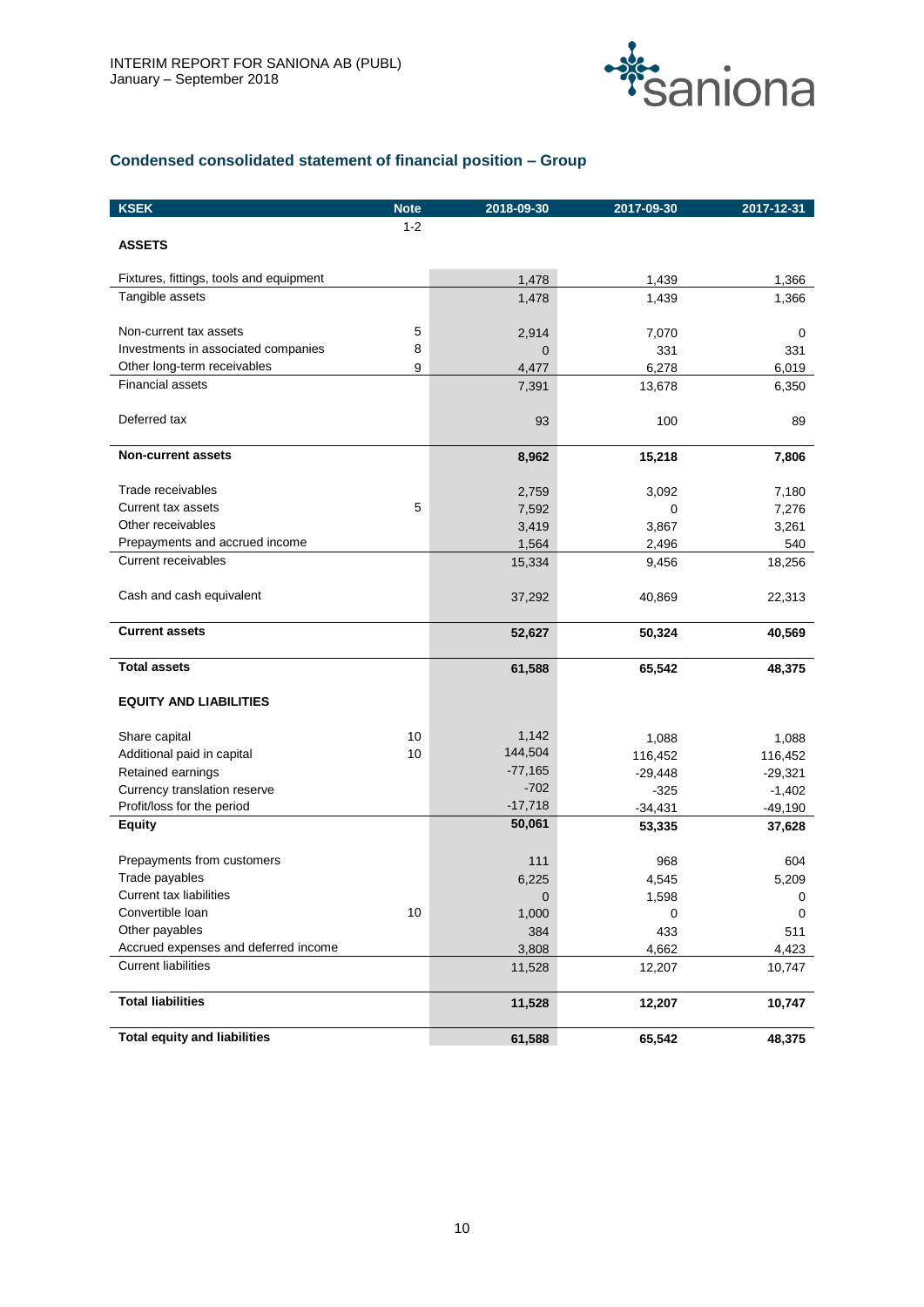

# **Condensed consolidated statement of changes in equity – Group**

|                                                             | <b>Number of</b><br>shares | <b>Share</b><br>capital | <b>Additional</b><br>paid in<br>capital | <b>Translation</b><br>reserves | <b>Retained</b><br>earnings | Shareholders'<br>equity |
|-------------------------------------------------------------|----------------------------|-------------------------|-----------------------------------------|--------------------------------|-----------------------------|-------------------------|
|                                                             |                            |                         |                                         |                                |                             |                         |
|                                                             |                            |                         |                                         |                                |                             |                         |
| <b>January 1, 2017</b>                                      | 20,841,467                 | 1,042                   | 83,323                                  | -434                           | $-29.680$                   | 54,252                  |
| <b>Comprehensive income</b>                                 |                            |                         |                                         |                                |                             |                         |
| Profit/loss for the year                                    |                            |                         |                                         |                                | $-34,431$                   | -34,431                 |
| Other comprehensive income:                                 |                            |                         |                                         |                                |                             |                         |
| <b>Translation differences</b>                              |                            |                         |                                         | 109                            |                             | 109                     |
| Total comprehensive income                                  |                            |                         |                                         | 109                            | $-34,431$                   | $-34,323$               |
| <b>Transactions with owners</b>                             |                            |                         |                                         |                                |                             |                         |
| Shares issued for cash                                      | 921,053                    | 46                      | 34,954                                  |                                |                             | 35,000                  |
| Expenses related to capital increase                        |                            |                         | $-1,825$                                |                                |                             | $-1,825$                |
| Share-based compensation<br>expenses                        |                            |                         |                                         |                                | 231                         | 231                     |
| <b>Total transactions with owners</b>                       | 921,053                    | 46                      | 33,129                                  | 0                              | 231                         | 33,406                  |
|                                                             |                            |                         |                                         |                                |                             |                         |
| September 30, 2017                                          | 21,762,520                 | 1,088                   | 116,452                                 | -325                           | $-63,880$                   | 53,335                  |
| October 1, 2017                                             | 21,762,520                 | 1,088                   | 116,452                                 | -325                           | $-63,880$                   | 53,335                  |
|                                                             |                            |                         |                                         |                                |                             |                         |
| <b>Comprehensive income</b><br>Profit/loss for the year     |                            |                         |                                         |                                | $-14,758$                   | -14,758                 |
| Other comprehensive income:                                 |                            |                         |                                         |                                |                             |                         |
| <b>Translation differences</b>                              |                            |                         |                                         | $-1,076$                       |                             | $-1,076$                |
| Total comprehensive income                                  |                            |                         |                                         | $-1,076$                       | $-14,758$                   | $-15,835$               |
|                                                             |                            |                         |                                         |                                |                             |                         |
| <b>Transactions with owners</b><br>Share-based compensation |                            |                         |                                         |                                |                             |                         |
| expenses                                                    |                            |                         |                                         |                                | 127                         | 127                     |
| <b>Total transactions with owners</b>                       | 0                          | 0                       | 0                                       | $\bf{0}$                       | 127                         | 127                     |
|                                                             |                            |                         |                                         |                                |                             |                         |
| December 31, 2017                                           | 21,762,520                 | 1,088                   | 116,452                                 | $-1,402$                       | $-78,511$                   | 37,628                  |
| <b>January 1, 2018</b>                                      | 21,762,520                 | 1,088                   | 116,452                                 | $-1,402$                       | $-78,511$                   | 37,628                  |
|                                                             |                            |                         |                                         |                                |                             |                         |
| <b>Comprehensive income</b>                                 |                            |                         |                                         |                                |                             |                         |
| Profit/loss for the year                                    |                            |                         |                                         |                                | $-17,718$                   | -17,718                 |
| Other comprehensive income:                                 |                            |                         |                                         |                                |                             |                         |
| <b>Translation differences</b>                              |                            |                         |                                         | 699                            |                             | 699                     |
| Total comprehensive income                                  |                            |                         |                                         | 699                            | $-17,718$                   | $-17,019$               |
| <b>Transactions with owners</b>                             |                            |                         |                                         |                                |                             |                         |
| Shares issued for cash                                      | 1,072,155                  | 54                      | 28,946                                  |                                |                             | 29,000                  |
| Expenses related to capital increase                        |                            |                         | $-894$                                  |                                |                             | $-894$                  |
| Share-based compensation<br>expenses                        |                            |                         |                                         |                                | 1,346                       | 1,346                   |
| <b>Total transactions with owners</b>                       | 1,072,155                  | 54                      | 28,052                                  | $\bf{0}$                       | 1,346                       | 29,452                  |
|                                                             |                            |                         |                                         |                                |                             |                         |
| September 30, 2018                                          | 22,834,675                 | 1,142                   | 144,504                                 | $-702$                         | $-94,883$                   | 50,061                  |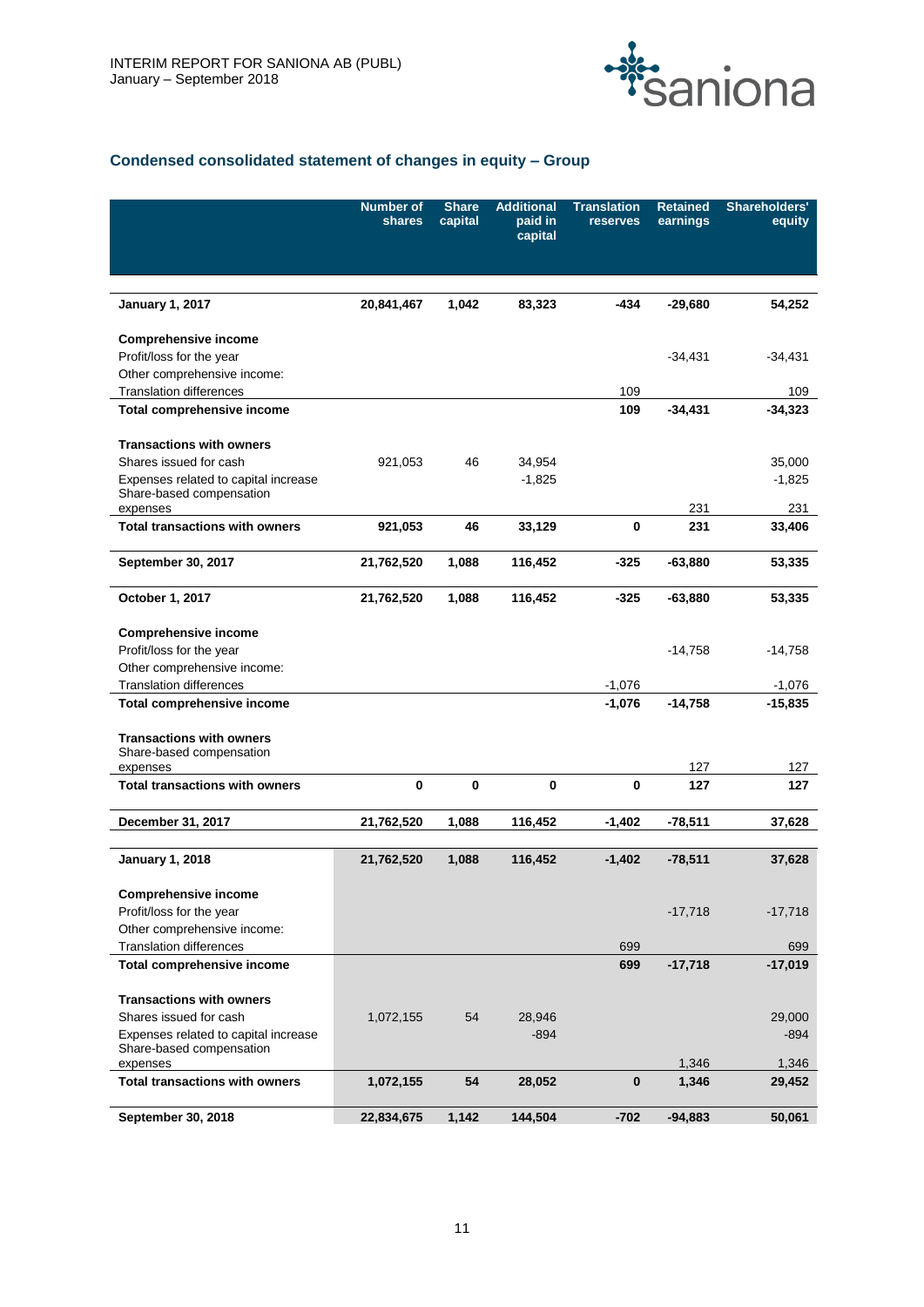

# **Condensed consolidated statement of cash flows – Group**

| <b>KSEK</b>                                                   | <b>Note</b> | 2018-07-01<br>2018-09-30 | 2017-07-01<br>2017-09-30 | 2018-01-01<br>2018-09-30 | 2017-01-01<br>2017-09-30 | 2017-01-01<br>$2017 - 12 - 31$ |
|---------------------------------------------------------------|-------------|--------------------------|--------------------------|--------------------------|--------------------------|--------------------------------|
|                                                               |             |                          |                          |                          |                          |                                |
| Operating loss before financial items                         |             | 19,921                   | $-15,143$                | $-19,943$                | $-40,591$                | $-57,189$                      |
| Adjustments for non-cash transactions                         |             | 664                      | 278                      | 2,086                    | 634                      | 918                            |
| Changes in working capital                                    |             | $-1,133$                 | $-3,575$                 | 3,019                    | 1,040                    | $-347$                         |
| Cash flow from operating activities<br>before financial items |             | 19,452                   | $-18,440$                | $-14,838$                | $-38,916$                | $-56,617$                      |
|                                                               |             |                          |                          |                          |                          |                                |
| Interest income received                                      |             | $\mathbf 0$              | $\Omega$                 | 31                       | $\Omega$                 | 1,289                          |
| Interest expenses paid                                        |             | $-2$                     | $-789$                   | $-204$                   | $-940$                   | $-376$                         |
| Tax paid                                                      |             | $\Omega$                 | $\Omega$                 | $\Omega$                 | $\Omega$                 | $-1,635$                       |
| Cash flow from operating activities                           |             | 19,450                   | $-19,229$                | $-15,011$                | $-39,856$                | $-57,339$                      |
|                                                               |             |                          |                          |                          |                          |                                |
| <b>Investing activities</b>                                   |             |                          |                          |                          |                          |                                |
| Investment in tangible assets                                 |             | $-270$                   | $-124$                   | $-500$                   | $-665$                   | $-708$                         |
| Investments in associated companies                           | 8           | $\Omega$                 | $\Omega$                 | $\Omega$                 | $-331$                   | $-331$                         |
| Investment in other financial assets                          |             | 1,152                    | $-4,844$                 | 1,873                    | $-5,190$                 | $-4,931$                       |
| Cash flow from investing activities                           |             | 881                      | $-4,968$                 | 1,373                    | $-6,185$                 | $-5,970$                       |
| <b>Financing activities</b>                                   |             |                          |                          |                          |                          |                                |
| Convertible Ioan                                              | 10          | $-11,000$                | $\Omega$                 | 1,000                    | $\Omega$                 | $\Omega$                       |
| New share issue                                               | 10          | 10,725                   | $\Omega$                 | 28,106                   | 33,175                   | 33,175                         |
| Cash flow from financing activities                           |             | $-275$                   | $\bf{0}$                 | 29,106                   | 33,175                   | 33,175                         |
|                                                               |             |                          |                          |                          |                          |                                |
| Cash flow for the period                                      |             | 20,056                   | $-24,197$                | 15,468                   | $-12,866$                | $-30,134$                      |
| Cash and cash equivalents at<br>beginning of period           |             | 18,264                   | 64.752                   | 22,313                   | 53.261                   | 53,261                         |
| Exchange rate adjustments                                     |             | $-1,028$                 | 314                      | $-489$                   | 473                      | $-815$                         |
| Cash and cash equivalents at end of<br>period                 |             | 37,292                   | 40,869                   | 37,292                   | 40,869                   | 22,313                         |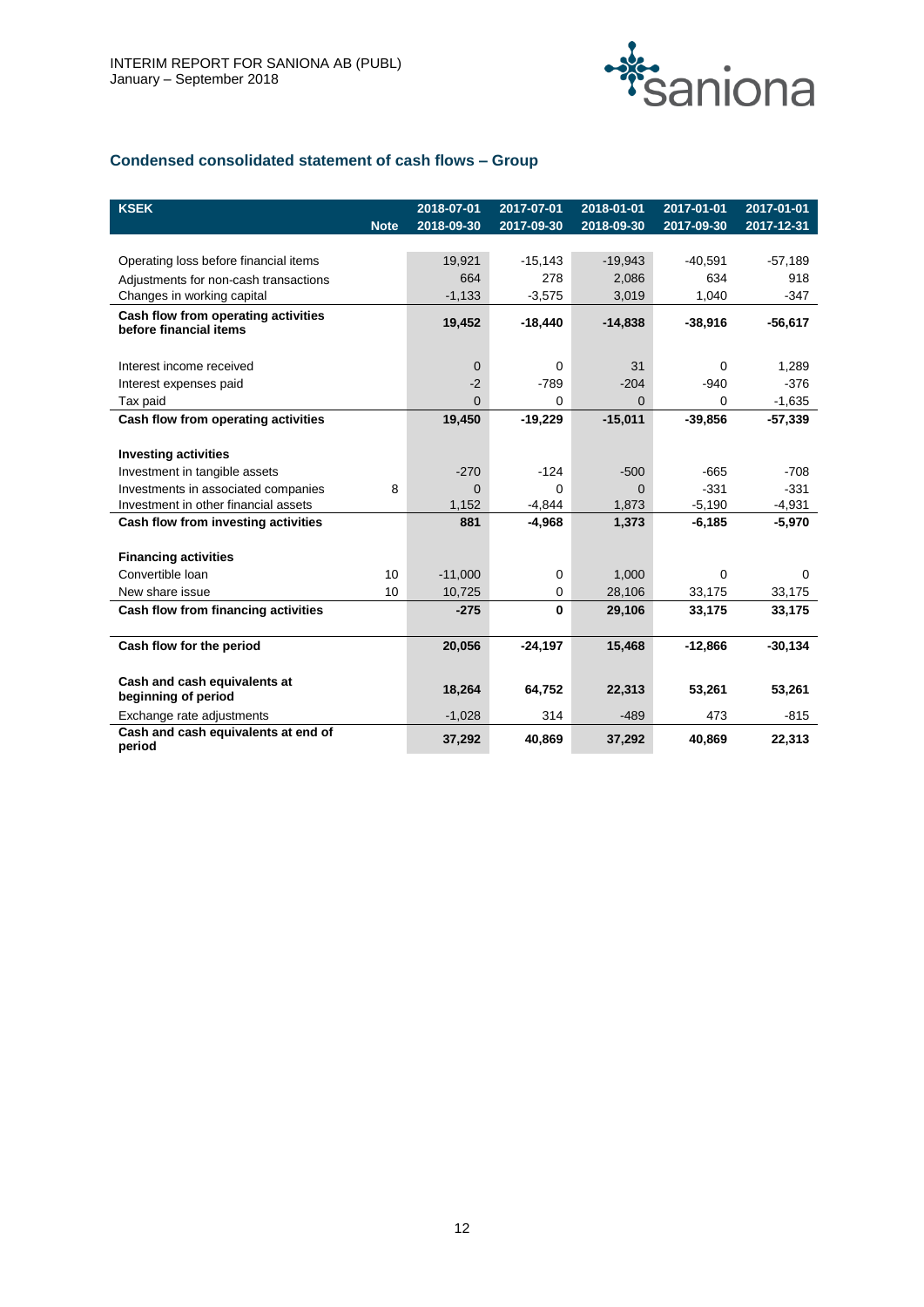

# **Statement of income – Parent Company**

| <b>KSEK</b>                       |                        | 2018-07-01     | 2017-07-01 | 2018-01-01  | 2017-01-01  | 2017-01-01 |
|-----------------------------------|------------------------|----------------|------------|-------------|-------------|------------|
|                                   | <b>Note</b><br>$1 - 2$ | 2018-09-30     | 2017-09-30 | 2018-09-30  | 2017-09-30  | 2017-12-31 |
| Net sales                         |                        | $\overline{0}$ | 0          | $\Omega$    | 0           | 0          |
| Total operating income            |                        | $\Omega$       | 0          | $\Omega$    | $\Omega$    | $\Omega$   |
|                                   |                        |                |            |             |             |            |
| Raw materials and consumables     |                        | $-2$           | -6         | $-7$        | $-16$       | $-20$      |
| Other external costs              |                        | $-907$         | $-994$     | $-3,676$    | $-5,689$    | $-7,218$   |
| Personnel costs                   |                        | $-593$         | $-313$     | $-1,782$    | $-927$      | $-1,249$   |
| Total operating expenses          |                        | $-1,502$       | $-1,313$   | $-5,465$    | $-6,632$    | $-8,487$   |
|                                   |                        |                |            |             |             |            |
| <b>Operating profit/loss</b>      |                        | $-1,502$       | $-1,313$   | $-5,465$    | $-6,632$    | $-8,487$   |
|                                   |                        |                |            |             |             |            |
| Share of result of associates     |                        | $-331$         | 0          | $-331$      | $\mathbf 0$ | 0          |
| Other financial income            |                        | 567            | 290        | 1,410       | 742         | 1,085      |
| Other financial expenses          |                        | $\Omega$       | $-111$     | $-187$      | $-208$      | $-259$     |
| Total financial items             |                        | 237            | 179        | 892         | 533         | 826        |
|                                   |                        |                |            |             |             |            |
| Profit/loss after financial items |                        | $-1,266$       | $-1,134$   | $-4,573$    | $-6,099$    | $-7,660$   |
|                                   |                        |                |            |             |             |            |
| Tax on net profit                 |                        | $\mathbf 0$    | 0          | $\mathbf 0$ | 0           | 0          |
|                                   |                        |                |            |             |             |            |
| <b>Profit/loss</b>                |                        | $-1,266$       | $-1,134$   | $-4,573$    | $-6,099$    | -7.660     |

# **Statement of comprehensive income – Parent Company**

| KSEK<br><b>Note</b>                                | 2018-07-01<br>2018-09-30 | 2017-07-01<br>2017-09-30 | 2018-01-01<br>2018-09-30 | 2017-01-01<br>2017-09-30 | 2017-01-01<br>2017-12-31 |
|----------------------------------------------------|--------------------------|--------------------------|--------------------------|--------------------------|--------------------------|
| $1 - 2$                                            |                          |                          |                          |                          |                          |
| <b>Profit/loss</b>                                 | $-1.266$                 | $-1,134$                 | $-4,573$                 | $-6.099$                 | $-7,660$                 |
| Other comprehensive income                         |                          |                          |                          |                          |                          |
| Item that may be reclassified to profit and loss   |                          |                          |                          |                          |                          |
| Other comprehensive income                         | $\Omega$                 | 0                        | $\Omega$                 | 0                        | $\Omega$                 |
| Total other comprehensive income, net after<br>tax | $\Omega$                 | $\Omega$                 | $\Omega$                 | $\Omega$                 | 0                        |
| Total comprehensive income                         | $-1,266$                 | $-1,134$                 | $-4,573$                 | $-6,099$                 | $-7,660$                 |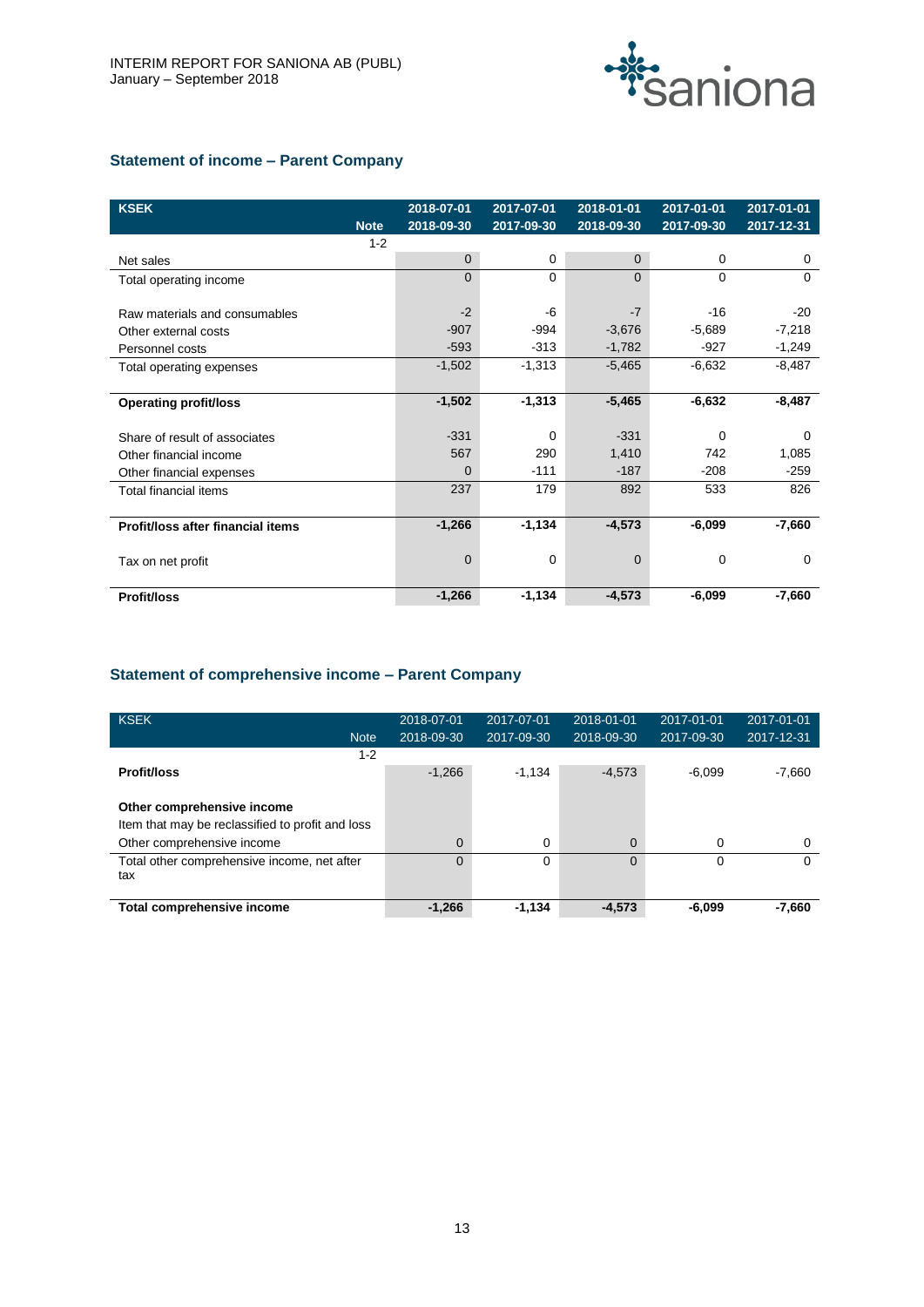

# **Balance Sheet – Parent Company**

| <b>KSEK</b>                         | <b>Note</b> | 2018-09-30 | 2017-09-30  | 2017-12-31 |
|-------------------------------------|-------------|------------|-------------|------------|
| <b>ASSETS</b>                       |             |            |             |            |
| Investment in subsidiaries          |             | 11,832     | 11,832      | 11,832     |
| Investments in associated companies |             | $\Omega$   | 331         | 331        |
| <b>Financial assets</b>             |             | 11,832     | 12,162      | 12,162     |
| <b>Non-current assets</b>           |             | 11,832     | 12,162      | 12,162     |
| Receivables from group companies    |             | 105,568    | 68,741      | 69,062     |
| Other receivables                   |             | 157        | 278         | 122        |
| Prepayments and accrued income      |             | 890        | 223         | 95         |
| <b>Current receivables</b>          |             | 106,616    | 69,242      | 69,279     |
| Cash and cash equivalent            |             | 4,519      | 18,641      | 17,120     |
| <b>Current assets</b>               |             | 111,135    | 87,882      | 86,399     |
| <b>Total assets</b>                 |             | 122,967    | 100,045     | 98,561     |
| <b>EQUITY AND LIABILITIES</b>       |             |            |             |            |
| Restricted equity                   |             |            |             |            |
| Share capital                       | 11          | 1,142      | 1,088       | 1,088      |
| Unrestricted equity                 |             |            |             |            |
| Additional paid in capital          | 11          | 142,993    | 114,941     | 114,941    |
| Retained earnings                   |             | $-17,979$  | $-10,318$   | $-10,318$  |
| Profit for the period               |             | $-4,573$   | $-6,099$    | $-7,660$   |
| <b>Equity</b>                       |             | 121,583    | 99,611      | 98,050     |
| Convertible Ioan                    | 11          | 1,000      | $\mathbf 0$ | 0          |
| Other payables                      |             | 384        | 433         | 511        |
| <b>Current liabilities</b>          |             | 1,384      | 433         | 511        |
| <b>Total liabilities</b>            |             | 1,384      | 433         | 511        |
| <b>Total equity and liabilities</b> |             | 122,967    | 100,045     | 98,561     |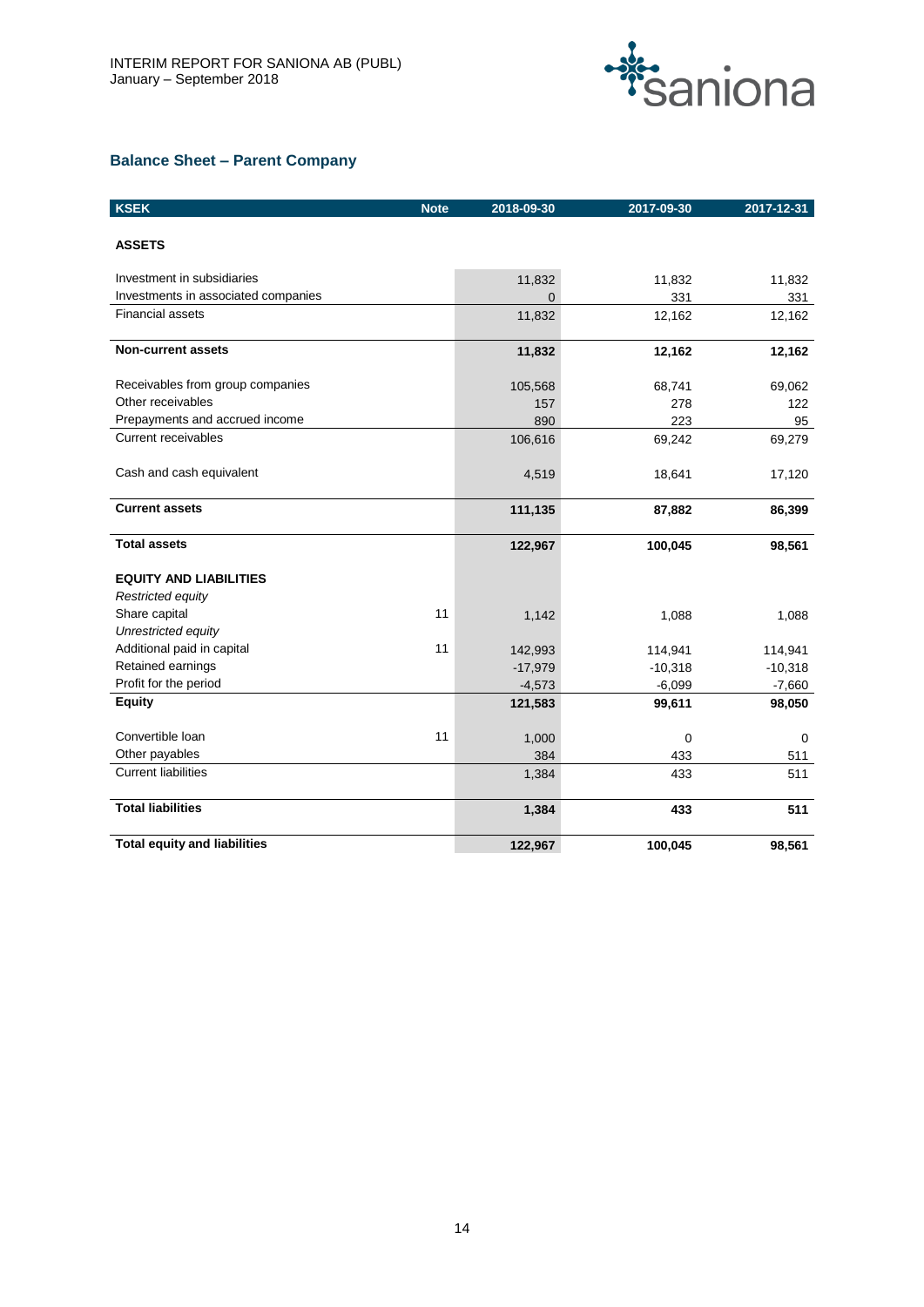

# **Notes**

# **Note 1 General Information**

Saniona AB (publ), Corporate Registration Number 556962-5345, the Parent Company and its subsidiaries, collectively the Group, is a publicly listed research and development company focused on drugs for diseases of the central nervous system, autoimmune diseases, metabolic diseases and treatment of pain. The Parent Company is a limited liability company registered in the municipality of Malmö in the county of Skåne, Sweden. The address of the head office is Baltorpvej 154, DK-2750 Ballerup, Denmark. Saniona is listed at Nasdaq Stockholm Small Cap. The Parent Company's share is traded under the ticker SANION and the ISIN code SE0005794617.

# **Note 2 Significant accounting policies**

The interim report has been prepared in accordance with IAS 34 Interim reporting. The Group applies the International Financial Reporting Standards (IFRS) and interpretations of IFRS IC as adopted by the EU, the Annual Accounts Act and the Financial Reporting Board's recommendation RFR 1, Supplementary Accounting Rules for Groups.

The condensed consolidated financial statements have been prepared under the historical cost convention, except in the case of certain financial assets and liabilities, which are measured at fair value. The condensed consolidated financial statements are presented in Swedish kronor (SEK) which is also the functional currency of the Parent Company.

The applied accounting principles are in accordance with those described in the Annual Report for 2017. More detailed information about the Group's and the Parent Company's accounting and valuation principles can be found in the Annual Report for 2017, which is available on www.saniona.com. New and amended standards and interpretations implemented as of January 1, 2018, such as IFRS 15 on revenue recognition and IFRS 9 for financial instruments, has not had any significant impact on the Group's financial statements and implementation of the new standards does not require restatement of previous periods since the effects are insignificant.

IFRS 16 Leasing will enter into force on January 1, 2019. The company does not expect the new standard to have a material effect on Saniona.

Disclosures in accordance with IAS 34 Interim Financial Reporting are presented either in the notes or elsewhere in the interim report.

# **Note 3 Segment reporting**

The Group is managed as a single business unit. The basis for identifying reportable segments is the internal reporting as reported to and followed up by the highest executive decision maker. The Group has identified the highest executive decision maker as the CEO. The internal management and reporting structure comprises only one business unit, and the Group therefore has only one operating segment, for which reason no segment information is provided.

# **Note 4: Share based payments**

Share-based compensation expenses for the first nine months of 2018 totalled SEK 1,346 (231) thousand. The Group accounts for share-based compensation by recognizing compensation expenses related to share-based instruments granted to the board, management, employees and consultants in the income statement. Such compensation expenses represent the fair market values of warrants granted and do not represent actual cash expenditures.

|                               | <b>Options granted</b><br>in 2015 | <b>Options granted</b><br>in 2017 | <b>Options granted</b><br>in 2018 | <b>Total</b>             |
|-------------------------------|-----------------------------------|-----------------------------------|-----------------------------------|--------------------------|
| <b>Share-based payment</b>    |                                   |                                   |                                   |                          |
| Outstanding at 1 January 2018 | 64.000                            | 38.292                            |                                   | 102,292                  |
| Granted during the period     | $\overline{\phantom{0}}$          |                                   | 331.016                           | 331,016                  |
| Forfeited during the period   | $\blacksquare$                    | ۰.                                | $\overline{\phantom{0}}$          | $\overline{\phantom{0}}$ |
| Outstanding at 30             | 64.000                            | 38.292                            | 331,016                           | 433,308                  |
| September 2018                |                                   |                                   |                                   |                          |

If all issued warrants are exercised for subscription of new shares, the Parent Company's will issue a total of 433,308 new shares corresponding to a dilution of approximately 1.86%. The data below has been used for the calculation.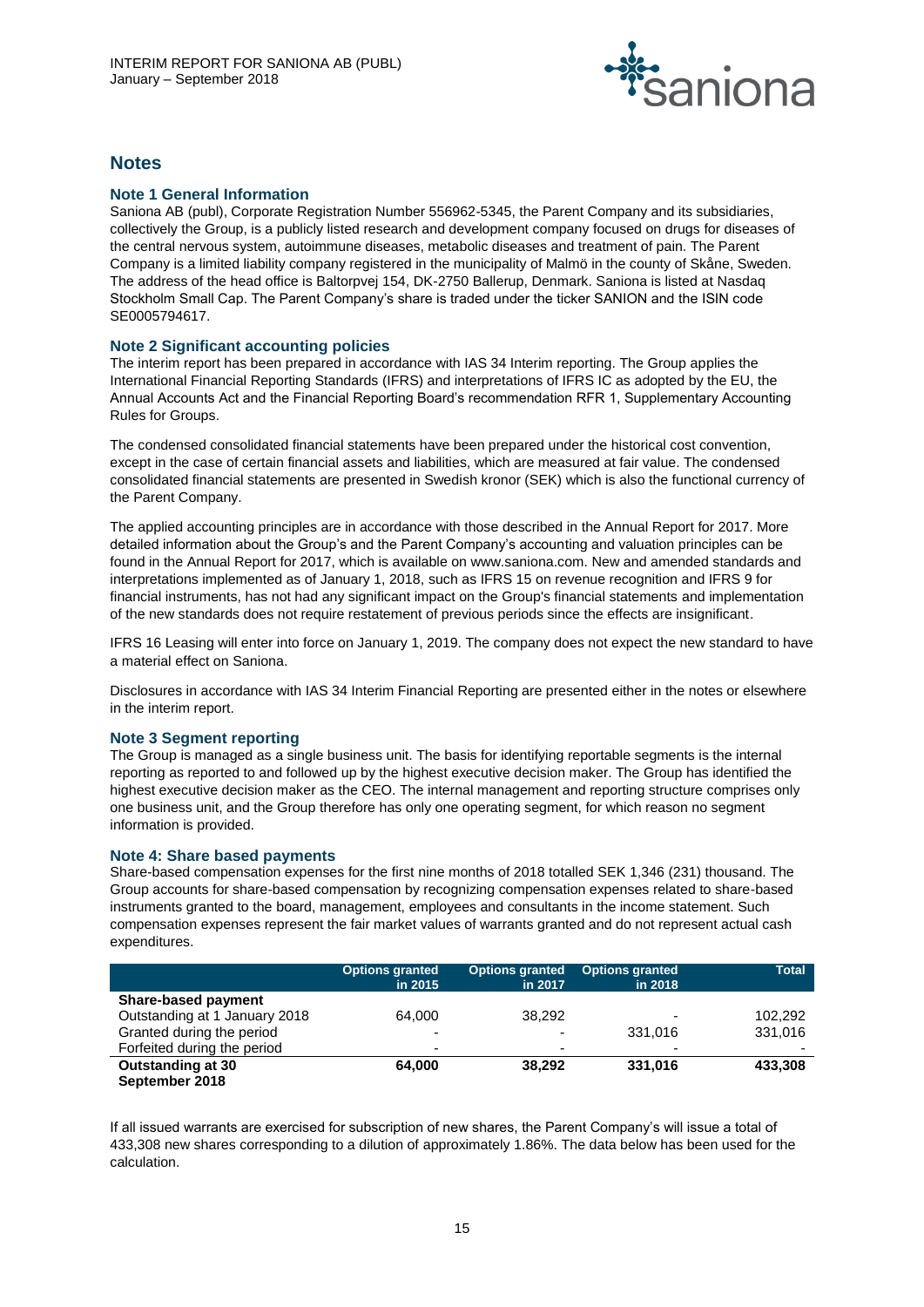

| Incentive program                  | 2015       | 2017       | 2018:1       | 2018:2     | 2018:3     |
|------------------------------------|------------|------------|--------------|------------|------------|
|                                    |            |            |              |            |            |
| Allotted options                   | 64,000     | 38,750     | 286,003      | 34,500     | 10,513     |
| Fair value per option (SEK)        | 13.13      | 29.48      | 12.67        | 18.89      | 18.89      |
| Share price for underlying shares  | 19.90      | 45.50      | 26.95        | 33.85      | 33.85      |
| (SEK)                              |            |            |              |            |            |
| Subscription price (SEK)           | 20.72      | 41.13      | 33.60        | 30.08      | 30.08      |
| Vesting period                     | 4 years    | 4 years    | 3 years      | 4 years    | 3 years    |
| Estimated life of the option       | 4.50 years | 5.50 years | $6.25$ years | 5.5 years  | 4 years    |
| Risk-free interest rate during the | 0.2257%    | $-0.0584%$ | 0.2389%      | $-0.0713%$ | $-0.0713%$ |
| life of the option                 |            |            |              |            |            |
| Assumed volatility*                | 91.29%     | 76.75%     | 57.41%       | 63.58%     | 63.58%     |
|                                    |            |            |              |            |            |
| <b>Expected dividends</b>          | 0          |            | 0            | 0          | 0          |

*\* In 2015 and 2017, the volatility equals the historical volatility for the longest period where trading activity is available (for the period since listing at the Spotlight Stock Market on April 22, 2014 to date of grant). In 2018, the volatility equals a twelve-month period.* 

A detailed description of the warrant program in 2015 and 2017 can be found in the annual report 2017.2018:1 On January 19, 2018, the extraordinary shareholders' meeting voted in favour of establishing an incentive program involving the allotment of a maximum of 217,625 options free of charge to the chairman of the board of directors, J. Donald deBethizy. Allotment of 217,625 options took place in March 2018. Each option entitles the holder to acquire one new share in Saniona for a subscription price of SEK 33.60. 25% of the options vested on January 19, 2018, when the holder was elected as chairman of the Board of Directors. The balance of the options is earned with 25% on each anniversary of the election as chairman of the Board of Directors over a period of 3 years. The holder can take advantage of assigned and earned stock options during 30 days from the day following the publication of the Group's quarterly reports, or in for full-year, the year-end report, the first time after publication of the quarterly report for the first quarter of 2021 and last time after publication of the quarterly report for the first quarter of 2024. In order to enable the Parent Company's delivery of shares under the option program and to secure social security charges which may arise in connection with the Option Program, the extraordinary shareholders' meeting resolved to issue a maximum of 286,003 warrants to a wholly owned subsidiary in the Group.

2018:2 The 2018 Annual General Meeting voted in favour of establishing an employee incentive program involving the allotment of a maximum of 34,500 options free of charge to certain employees and consultants of the Group. Allotment of 34,500 options took place in July 2018. Each option entitles the holder to acquire one new share in Saniona for a subscription price of SEK 30.08. The options are earned gradually over a period of 48 months. Holders can take advantage of assigned and earned stock options during 30 days from the day following the publication of the Group's quarterly reports, or in the case of full-year, full-year report, for the first time after publication of the quarterly report for the first quarter of 2022 and last time after publication of the quarterly report for the third quarter of 2023.

2018:3 The 2018 Annual General Meeting voted in favour of establishing an employee incentive program involving the allotment of a maximum of 8,000 options free of charge to certain for certain members of the board of directors of the Group. Allotment of 8,000 options took place in July 2018. Each option entitles the holder to acquire one new share in Saniona for a subscription price of SEK 30.08. 1/3 of the options are vested when the annual shareholders' meeting takes place in 2019. Additional 1/3 of the options are vested when the annual shareholders' meeting takes place in 2020 and the last 1/3 of the options are vested when the annual shareholders' meeting takes place in 2021. The holder can take advantage of assigned and earned stock options during 30 days from the day following the publication of the Group's quarterly reports, or in for full-year, the yearend report, the first time after publication of the quarterly report for the first quarter of 2021 and last time after publication of the quarterly report for the first quarter of 2022. In order to enable the Parent Company's delivery of shares under the option program and to secure social security charges which may arise in connection with the Option Program, the extraordinary shareholders' meeting resolved to issue a maximum of 10,513 warrants to a wholly owned subsidiary in the Group.

# **Note 5 Income tax and deferred tax subsidiaries in Denmark**

Tax on income for the year, consisting of the year's current tax and deferred tax, is recognized in the income statement to the extent that it relates to the income or loss for the period and in other comprehensive income or equity to the extent that it relates thereto.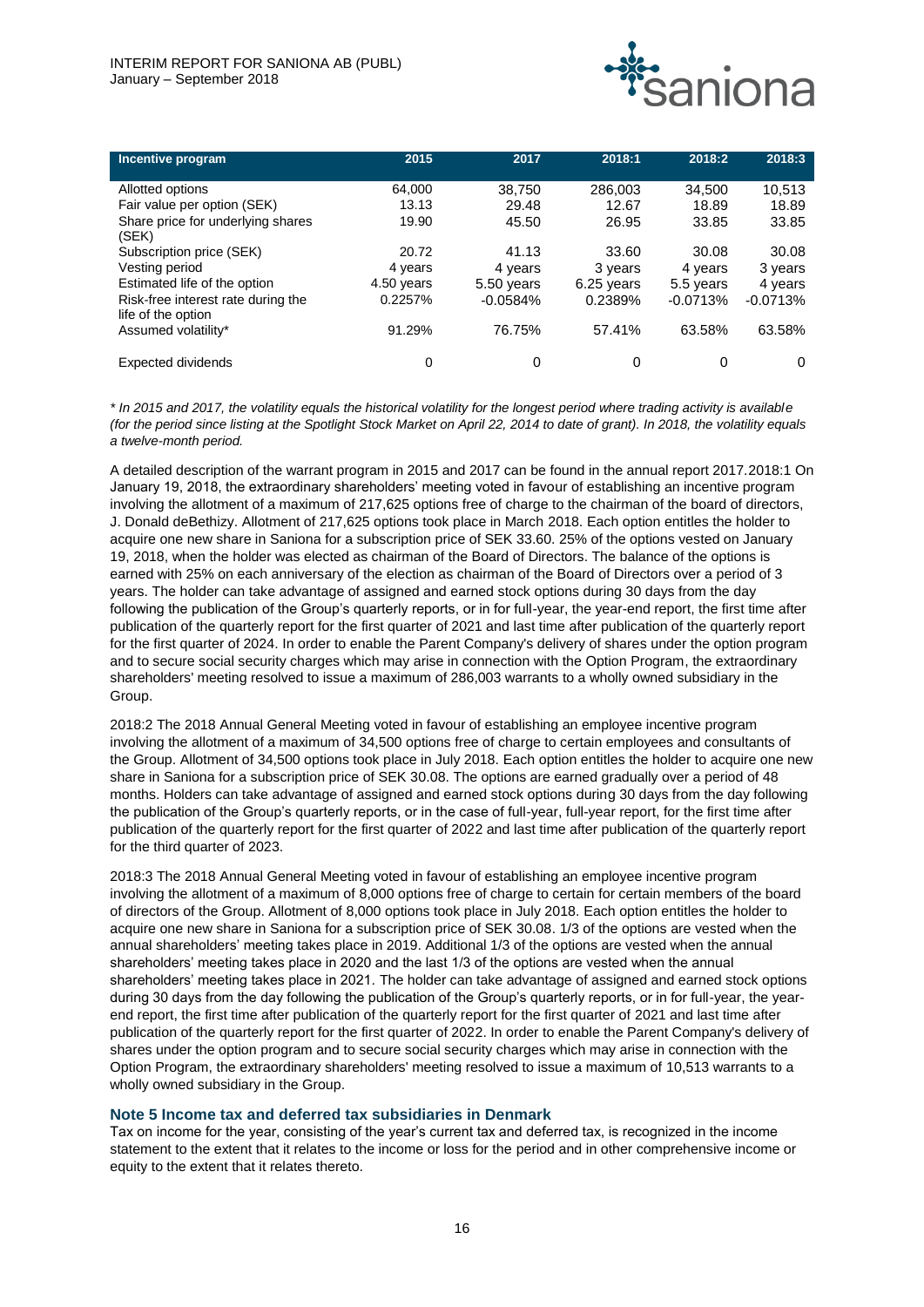

The Group recognized a tax income of SEK 2.7 million (7.1) during the first nine month of 2018. This amount has been recognized under non-current tax assets in accordance to the accounting policies described below.

Under the Danish R&D tax credit scheme (Skattekreditordningen), loss-making R&D entities can obtain a tax credit which is equal to the tax value of the incurred research and development expenses. The tax credit is payable in November in the following financial year. In 2017 and 2018, the R&D expense tax-base is capped to DKK 25 million equal to a tax credit of DKK 5.5 million at a tax rate of 22%. Research and development taxcredits under the Danish R&D tax credit scheme is recognized in the income statement to the extent that it relates to the research and development expenses for the period and Saniona expects to fulfil the requirement for tax credit for the year. The tax credit under the Danish R&D tax credit scheme is recognized in the balance sheet under current tax assets if payable within 12 months and under non-current tax assets if payable after 12 months. As of September 30, 2018, the Group had SEK 7.6 million (DKK 5.5 million) in current tax asset, which will be payable in November 2018 and SEK 2.7 million (DKK 2.1 million) in non-current tax assets, which will be payable in November 2019. As of September 30, 2017, the Group had no current tax asset and SEK 7.1 million (DKK 5.5 million) in non-current tax asset, which will be payable in November 2018.

#### **Note 6 Pledged assets and contingent liabilities**

The Group has provided a guarantee of KSEK 50 (50) to Euroclear. The Parent Company has provided a guarantee to the subsidiary Saniona A/S to ensure that Saniona A/S will be able to pay its creditors as the obligations fall due for the period until June 30, 2019. Saniona A/S had no external net debt as of September 30, 2018.

#### **Note 7 Related parties**

Related parties comprise the Group's Executive Management, Board of Directors and companies within the Group. Apart from intercompany transaction and board fees as well as remuneration of management in accordance to the remuneration policy as resolved at the annual general meeting, there has been no transaction with related parties during 2017 and 2018.

#### **Note 8 Investment in Scandion Oncology**

On May 3, 2017, Saniona participated in formation of a new company, Scandion Oncology A/S. The investment of KSEK 331 has been recorded in the Saniona AB's and the Groups balance sheet under Investment in associated companies. In December, Saniona announced that Scandion Oncology has raised DKK 2 million in a private placement. As of September 30, 2018, Saniona AB owned 46.55% of Scandion Oncology A/S. The remaining 53.45% of the shares are owned by the three co-founders of Scandion Oncology A/S and a group of investors participating in the private placement. Saniona has written down its investment to zero as of September 30, 2018 in accordance to the equity method because the equity of Scandion Oncology was negative in the published interim report as of June 30, 2018. Scandion Oncology has been listed on the Spotlight Stock Market after the balance sheet date after having raised SEK 26 million in an IPO in October at a pre-money valuation of SEK 43.7 million. After the transaction, Saniona owns 29.2% of Scandion Oncology A/S.

#### **Note 9 NeuroSearch**

On July 4, 2017, Saniona acquired NeuroSearch's remaining interest in the preclinical and clinical assets, which Saniona acquired from NeuroSearch during the period 2012-2016. According to the previous agreements, Saniona was obliged to pay NeuroSearch a milestone payment of EUR 400,000 when the first preclinical program was tested in humans. In addition, Saniona was obliged to pay royalties on its product sales or a percentage of its licensing income in relation to the acquired clinical assets including the clinical development compounds, tesofensine and NS2359. According to the new agreement, Saniona has paid NeuroSearch a onetime cash payment of DKK 5.5 million. Following this, Saniona has no additional payment obligations to NeuroSearch. Saniona estimates that the onetime cash payment of DKK 5.5 million would have been payable to NeuroSearch with a four-year period under the previous agreements. Therefore, the amount will be expensed over a four-year period starting July 1, 2017. In 2018 the onetime cash payment has been expensed with DKK 1.0 million (SEK 1.4 million) and as September 30, 2018, the recorded value of the asset is DKK 3.8 million (SEK 5.2 million).

#### **Note 10 Convertible loan**

Saniona entered into a convertible notes funding agreement with Nice & Green S.A on December 29, 2017. Under the terms of the agreement, Nice & Green has committed to subscribe up to SEK 72 million in convertible notes in 12 individual tranches of SEK 6 million each over a 12-month period subject to prolongation by Saniona. Saniona has the right to extend the convertible notes funding agreement with Nice & Green for an additional SEK 72 million with the same terms, totalling SEK 144 million over a two-year period.

The convertible notes will bear no interest and will mature 12 months from the date issued. Unless an event of default occurs, the non-converted convertible notes will be converted to shares or reimbursed in cash at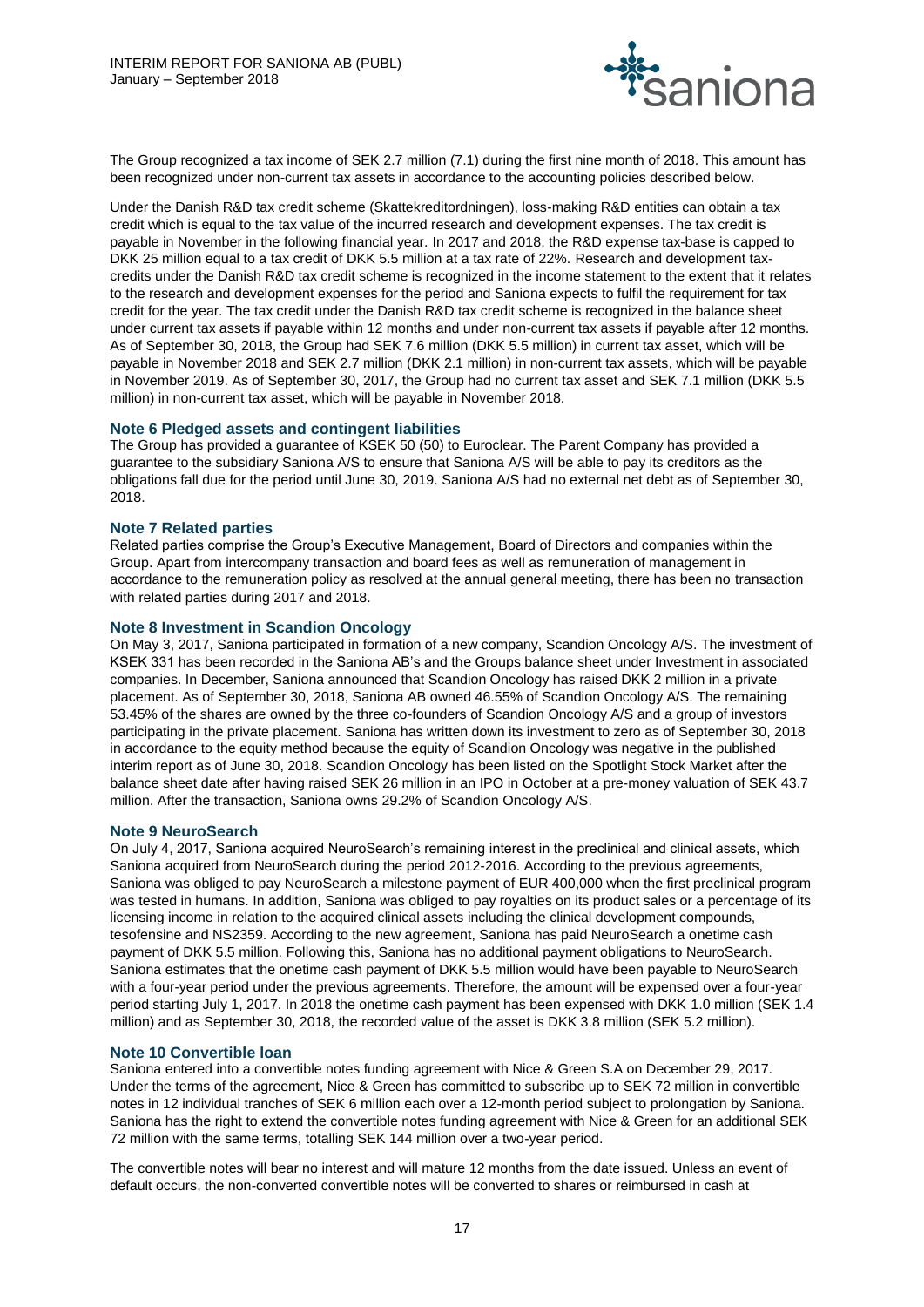

Saniona's discretion at the maturity date. Nice & Green will have the right to request conversion of the convertible notes at any time during a period of 12 months following the issue of the respective tranche. To the extent Nice & Green has not requested conversion at the end of the respective conversion period, Saniona will have the right to request conversion. The pricing of the shares will be determined as 92% of the lowest daily volume-weighted average share price (VWAP) of the five trading days prior to the date on which Nice & Green has sent a conversion notice to Saniona. Upon each request for conversion, Saniona has the right to instead of effectuating conversion, pay a cash amount to Nice & Green. The cash amount to be paid in case Saniona utilizes this right, will be calculated as V/0.97 where V is the nominal amount of the convertible note for which Saniona choses to effect cash payment. For further details, please see Saniona's press release dated December 29, 2017.

In the first 9 month of 2018, Saniona has drawn five tranches totalling SEK 30 million of which SEK 29 million has been converted to shares by Nice & Green as of September 30, 2018. The converted amount of SEK 29 million is taken to equity after deducting expenses relating to capital increase totalling KSEK 894.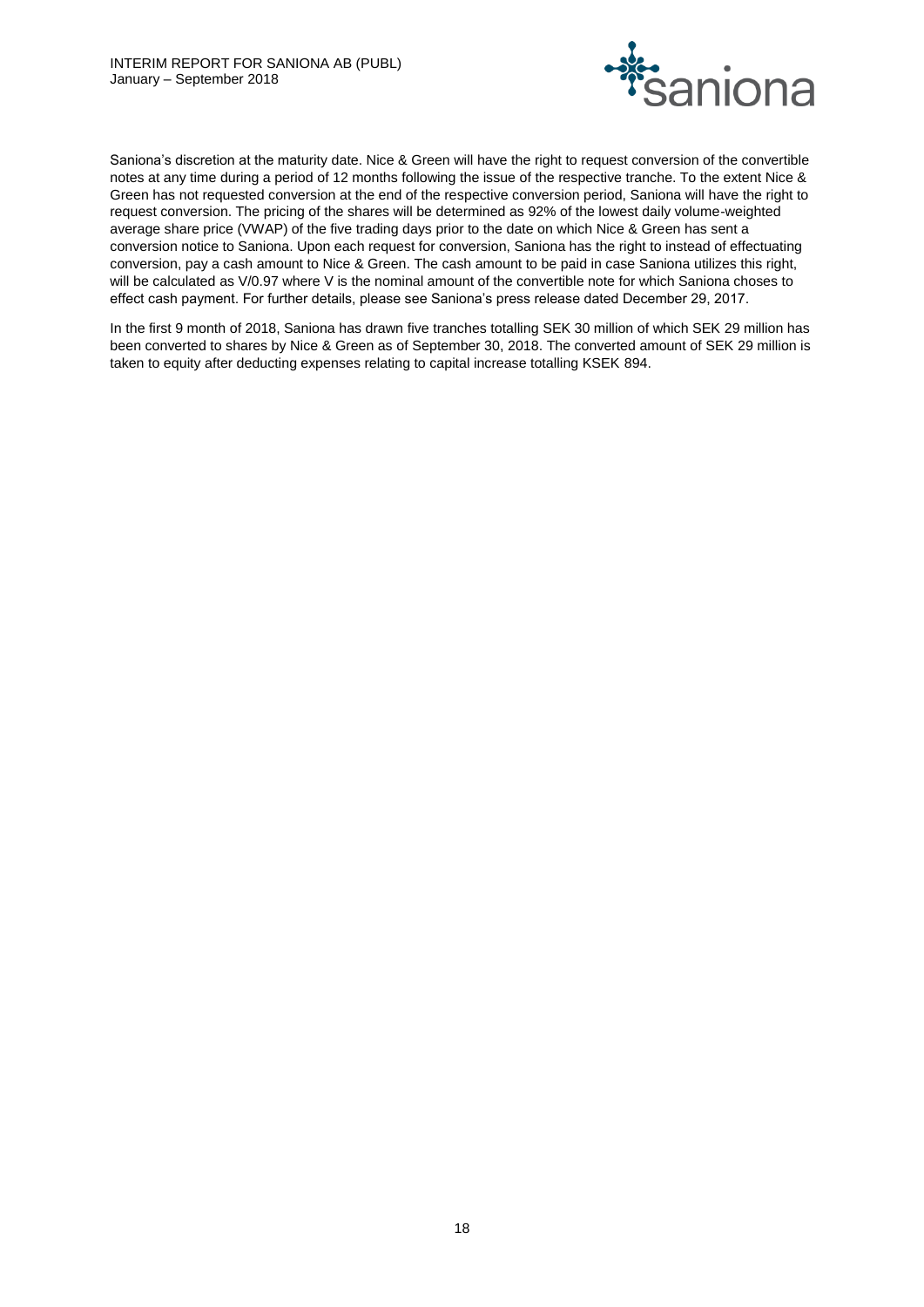

# **Business terms - glossary**

#### **Alzheimer's disease**

A chronic neurodegenerative disease that usually starts slowly and gets worse over time and accounts for 60% to 70% of cases of dementia. As the disease advances, symptoms can include problems with language, disorientation (including easily getting lost), mood swings, loss of motivation, not managing self-care, and behavioural issues. Gradually, body functions are lost, ultimately leading to death. The cause for most Alzheimer's cases is still mostly unknown except for 1% to 5% of cases where genetic differences have been identified. Several competing hypotheses exist trying to explain the cause of the disease.

#### **Ataxia**

A neurological sign consisting of lack of voluntary coordination of muscle movements. Ataxia is a non-specific clinical manifestation implying dysfunction of the parts of the nervous system that coordinate movement, such as the cerebellum. Several possible causes exist for these patterns of neurological dysfunction and they can be mild and short term or be symptoms of sever chronic diseases such as Friedreich's ataxia, which is an autosomal recessive inherited disease that causes progressive damage to the nervous system which manifests in initial symptoms of poor coordination that progresses until a wheelchair is required for mobility.

#### **Atlas Venture**

Atlas Venture Inc.

#### **BenevolentAI**

BenevolentAI acquired Proximagen Ltd. in Q1 2017.

#### **Boehringer Ingelheim**

Boehringer Ingelheim GmbH.

#### **Cadent Therapeutics**

Cadent Therapeutics was established in March 2017 through a merger between Saniona's spin-out company, Ataxion, and Luc Therapeutics.

#### **Cocaine addiction**

The compulsive craving for use of cocaine despite adverse consequences.

#### **CNS**

Central Nervous System, a part of the nervous system consisting of the brain and spinal cord.

#### **Chronic itching**

Chronic itching (also known as pruritus) is defined as an unpleasant sensation that provokes the desire to scratch. Prolonged itching and scratching may increase the intensity of the itch and lead to skin injury, infection and scarring. The possible causes are numerous and include dry skin, skin disorders such as eczema and psoriasis, infections such as chicken pox and scabies, underlying illness such liver disease, kidney failure and cancers, nerve disorders such as multiple sclerosis and diabetes mellitus, and allergic diseases including allergic reactions to medications such as antibiotics and chemotherapy. For some patients, there's no known cause. Chronic itching ranges in intensity from a mild annoyance to a disabling condition. The constant need to scratch can be as debilitating as chronic pain. Depending on the underlying cause, the current treatment options include moisturizing cream, antihistamines, corticosteroids, local anaesthetics, calcineurin inhibitors and antidepressants. Many patients experience only a partial relief whereas others have no relief from existing treatment options.

#### **CTA**

Clinical Trial Application which a pharmaceutical company file to EMA to obtain permission to ship and test an experimental drug in Europe before a marketing application for the drug has been approved. The approved application is called an Investigational New Drug (IND) in the US.

# **EMA**

European Medicines Agency

#### **Essential tremor**

Essential tremor is the most common movement disorder with a prevalence of 4% in persons age 40 and older and considerably higher among persons in their 60s, 70s, 80s and 90s. It typically involves a tremor of the arms, hands or fingers but sometimes involving the head, vocal cords or other body parts during voluntary movements such as eating and writing. Although essential tremor is often mild, people with severe tremor have difficulty performing many of their routine activities of daily living.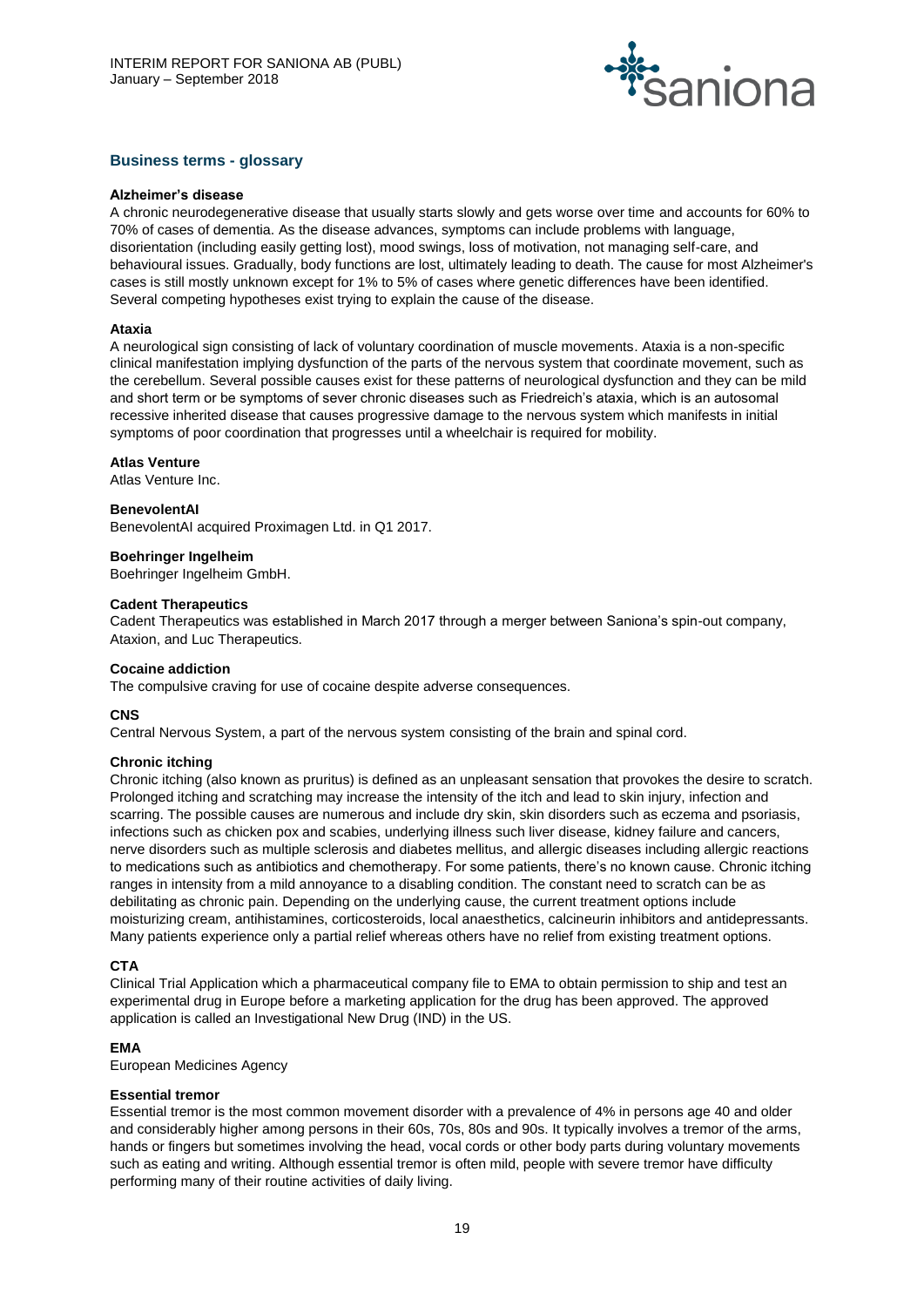

# **FDA**

US Food and Drug Administration

#### **GABA-A α2/α3 program**

A small molecule program which is designed to positively modulate (PAM) GABA-A α2 and GABA-A α3 ion channels, which are expressed in various central and peripheral neurons and are believed to be key mediator in the control of pain signalling and the control of anxiety.

# **IK program**

A small molecule program which is designed to block (antagonize) IK channels, which are expressed by immune cells and believed to be key mediator of inflammation in auto inflammatory diseases such as inflammatory bowel disease, multiple sclerosis and Alzheimer's' disease.

#### **IND**

Investigational New Drug is a program by which a pharmaceutical company obtains permission to ship and test an experimental drug in the U.S. before a marketing application for the drug has been approved. In Europe, the application is called a Clinical Trial Application (CTA).

#### **Ion channel**

Channels or pores in cell membranes which is made up of unique protein classes. Ion channels controls muscles and nerves and are central to the function of the body by governing the passage of charged ions across cell membranes.

#### **Ion channel modulators**

A drug which modulates the function of ion channels by blocking or opening ion channels or by decreasing or increasing throughput of ion channels. Agonists opens ion channels, Antagonists blocks ion channels, PAMs (Positive Allosteric Modulators) increase throughput whereas NAMs (Negative Allosteric Modulators) decrease throughput of ion channels.

#### **Major Depressive Disorders**

A mental disorder characterized by a pervasive and persistent low mood that is accompanied by low self-esteem and by a loss of interest or pleasure in normally enjoyable activities.

#### **Medix**

Productos Medix, S.A de S.V.

#### **Multiple sclerosis**

A demyelinating disease in which the insulating covers of nerve cells in the brain and spinal cord are damaged by the immune system. This damage disrupts the ability of parts of the nervous system to communicate, resulting in a wide range of signs and symptoms including physical, mental, and sometimes psychiatric problems.

#### **Neuropathic pain**

Pain caused by damage or disease affecting the somatosensory nervous system. Central neuropathic pain is found in spinal cord injury, multiple sclerosis, and some strokes. Aside from diabetes (diabetic neuropathy) and other metabolic conditions, the common causes of painful peripheral neuropathies are herpes zoster infection, HIV-related neuropathies, nutritional deficiencies, toxins, remote manifestations of malignancies, immune mediated disorders and physical trauma to a nerve trunk. Neuropathic pain is also common in cancer as a direct result of cancer on peripheral nerves (*e.g.*, compression by a tumour), or as a side effect of chemotherapy, radiation injury or surgery. Neuropathic pain is often chronic and very difficult to manage with some 40-60% of people achieving only partial relief.

#### **NS2359**

A triple monoamine reuptake inhibitor, which blocks the reuptake of dopamine, norepinephrine, and serotonin in a similar manner to cocaine. However, NS2359 dissociates slowly from these transporters and has a long human half-life (up to 10 days) which makes frequent dosing unnecessary. NS2359's pharmacological profile means that it may be able to reduce cocaine withdrawal symptoms, reduce cocaine craving and reduce cocaine-induced euphoria. In preclinical trials, NS2359 has been shown to reduce the reinforcing effects of cocaine and may have effects on cue induced drug craving. Furthermore, human trials with NS2359 have shown that NS2359 has little or no abuse potential and does not have adverse interactions with cocaine. Thus, NS2359 is a promising clinical candidate for the treatment of cocaine dependence.